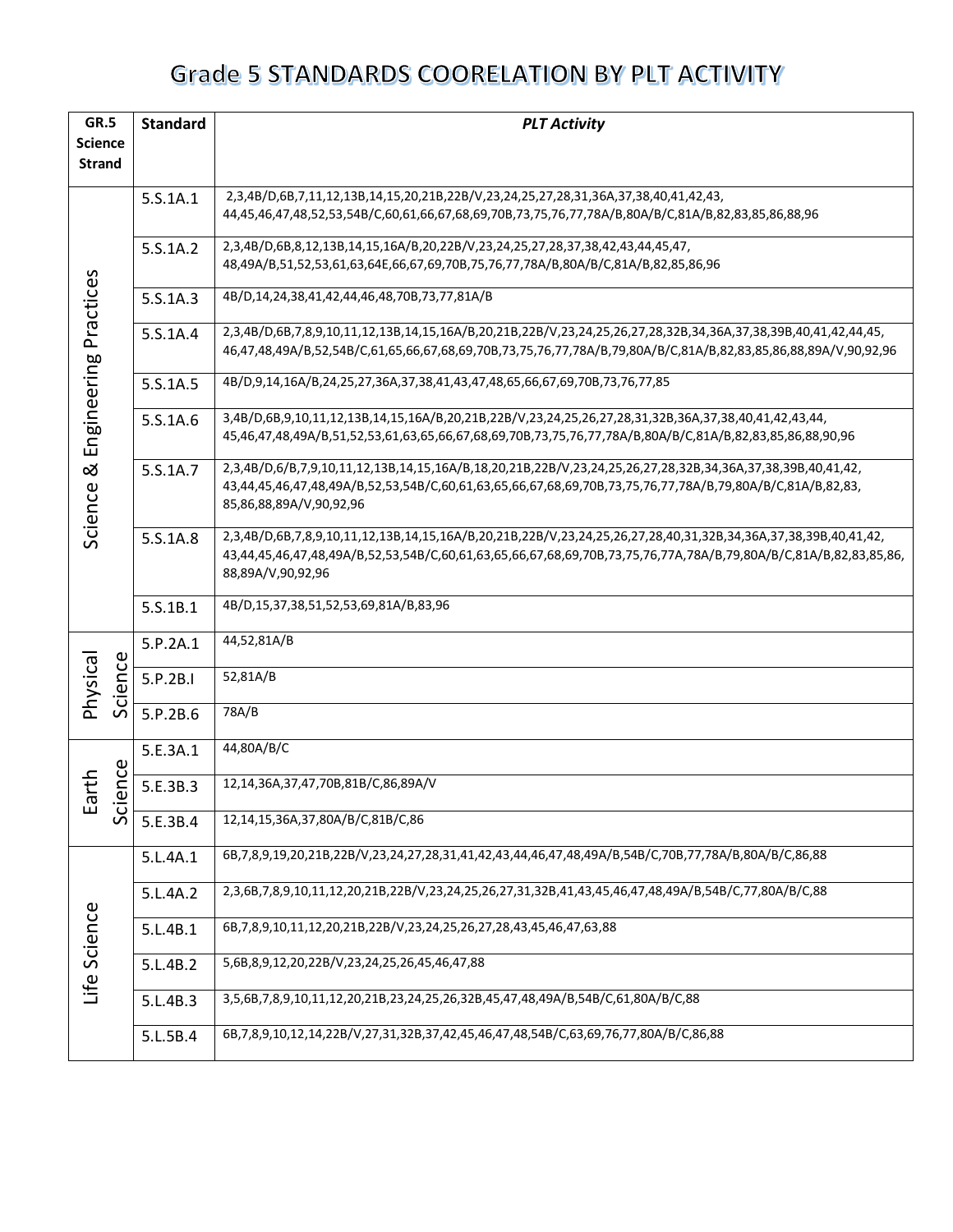| Gr.5                   | <b>Standard</b><br><b>PLT Activity</b> |                                                                                                                    |  |  |  |
|------------------------|----------------------------------------|--------------------------------------------------------------------------------------------------------------------|--|--|--|
| <b>ELA</b>             |                                        |                                                                                                                    |  |  |  |
| <b>Strand</b>          |                                        |                                                                                                                    |  |  |  |
|                        | 5.1.1.1                                | 4B/D,5,7,11,17,20,21B,24,26,40,41,45,49A/B,54B/C,55,56,58,60,76,77,78A/B,79,80A/B/C,86,95                          |  |  |  |
|                        | 5.1.2.1                                | 7,11,17,20,26,45,49A/B,54B/C,58,77,79,86,95                                                                        |  |  |  |
|                        | 5.1.3.1                                | 2,4B/D,5,7,9,11,13B,16A/B,17,20,21B,24,26,40,41,45,46,49A/B,54B/C,55,56,58,60,61,76,77,78A/B,<br>79,80A/B/C,86,95  |  |  |  |
| Inquiry-Based Literacy | 5.1.3.2                                | 2,4B/D,7,9,11,13B,16A/B,17,20,21B,24,26,40,41,44,45,46,49A/B,54B/C,55,56,58,60,<br>61,76,77,79,78A/B,80A/B/C,86,95 |  |  |  |
|                        | 5.1.4.1                                | 2,4B/D,7,9,11,13B,16A/B,17,20,21B,24,26,40,41,44,45,46,49A/B,51,55,56,58,60,61,76,77,78A/B,79,80A/B/C,86,<br>95    |  |  |  |
|                        | 5.1.4.2                                | 4B/D,11,13B,17,20,21B,24,26,40,41,44,45,49A/B,55,56,58,60,76,77,80A/B/C,86,95                                      |  |  |  |
|                        | 5.1.4.3                                | 11,45,46,49A/B,55,56,58,60,61,77,78A/B,79,80A/B/C,86,95                                                            |  |  |  |
|                        | 5.1.5.1                                | 2,4B/D,7,9,11,13B,16A/B,17,20,21B,24,26,40,41,45,46,49A/B,54B/C,55,56,58,60,61,76,77,78A/B,<br>79,80A/B/C,86,95    |  |  |  |
|                        | 5.1.5.2                                | 2,4B/D,7,9,11,13B,16A/B,17,20,21B,24,26,40,41,45,46,49A/B,55,56,58,60,62,76,77,80A/B/C,86,95                       |  |  |  |
|                        | 5.1.5.3                                | 2,11,13B,17,20,21B,24,26,40,41,44,55,56,58,76,77,78A/B,95                                                          |  |  |  |
|                        | 5.RL.5.1                               | 4A/B,8,18,80A/B/C,89A/B                                                                                            |  |  |  |
|                        | 5.RL.6.1                               | 4A/B,8,18,80A/B/C,89A/V,90                                                                                         |  |  |  |
|                        | 5.RL.7.1                               | 18,90                                                                                                              |  |  |  |
|                        | 5.RL.7.2                               | 18,90                                                                                                              |  |  |  |
| ary Text               | 5.RL.8.1                               | 8,18,89A/V,90                                                                                                      |  |  |  |
|                        | 5.RL.9.1                               | 4A/B,42,89A/V                                                                                                      |  |  |  |
| Reading - Liter        | 5.RL.9.2                               | 4A/B,8,18,89A/V                                                                                                    |  |  |  |
|                        | 5.RL.11.1                              | 8,18,89A/V                                                                                                         |  |  |  |
|                        | 5.RL.12.1                              | 5                                                                                                                  |  |  |  |
|                        | 5RL.12.2                               | 5                                                                                                                  |  |  |  |
|                        | 5.RL.13.1                              | 4A/B,8,18,78A/B,80A/B/C,89A/V,90                                                                                   |  |  |  |
|                        | 5.RL.13.2                              | 4A/B,8,18                                                                                                          |  |  |  |
|                        | 5.RL.13.3                              | 4A/B,8,18,80A/B/V,90                                                                                               |  |  |  |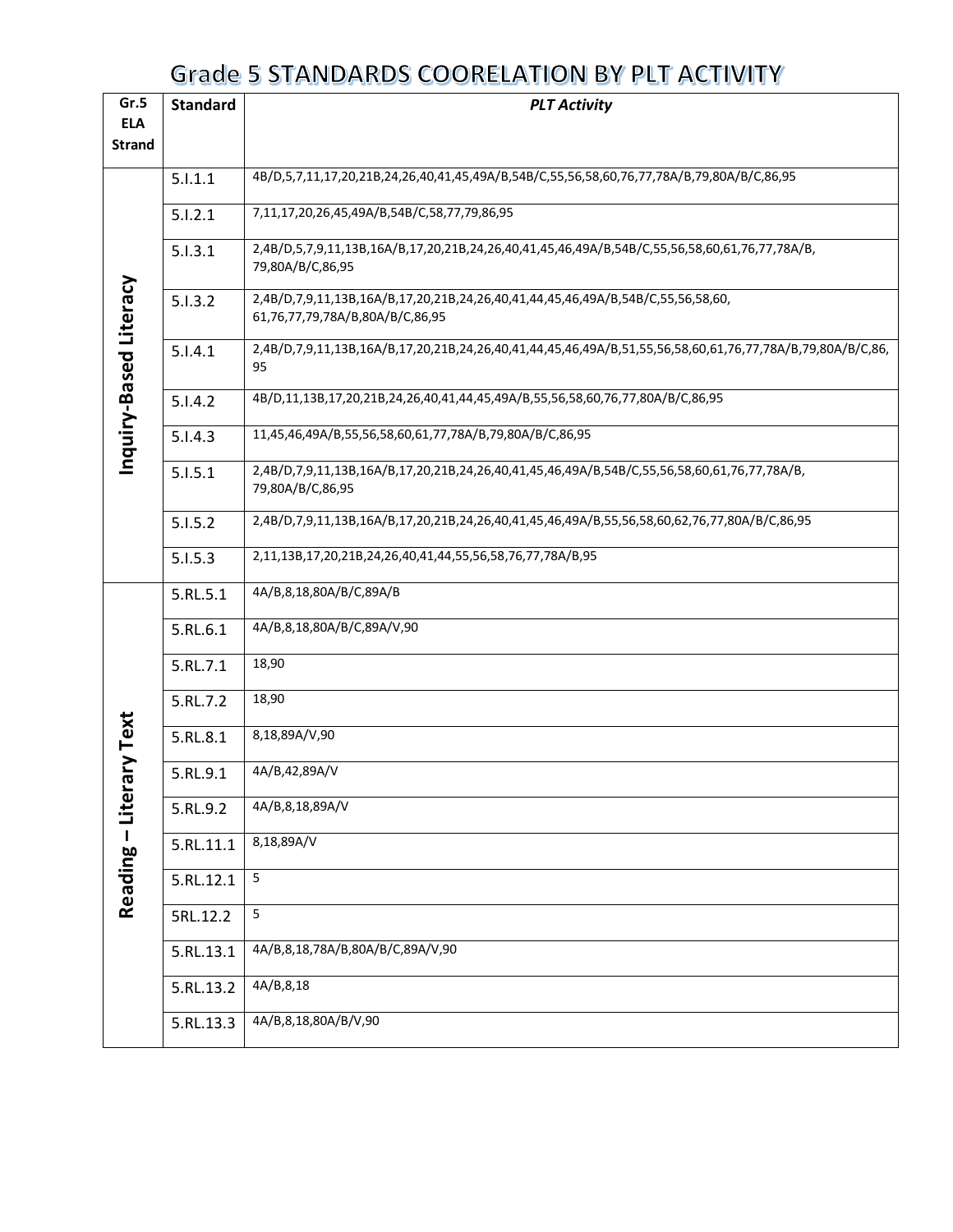| Gr.5 ELA                      | <b>Standard</b><br><b>PLT Activity</b> |                                                                                                                                             |  |  |
|-------------------------------|----------------------------------------|---------------------------------------------------------------------------------------------------------------------------------------------|--|--|
| <b>Strand</b>                 |                                        |                                                                                                                                             |  |  |
|                               | 5.RI.6.1                               | 7,11,13B,17,26,44,45,49A/B,54B/C,60,76,77,79,86,93,95                                                                                       |  |  |
|                               | 5.RL7.1                                | 9,11,13B,16AB,17,26,45,46,49A/B,86,95                                                                                                       |  |  |
|                               | 5.RI.10.1                              | 17,44                                                                                                                                       |  |  |
| Informational Text<br>Reading | 5.RI.12.1                              | 11,13B,42,45,49A/B,79,45,49A/B,76,77,86,93,95                                                                                               |  |  |
|                               | 5.RI.12.2                              | 17,86,95                                                                                                                                    |  |  |
|                               | 5.RI.12.3                              | 11,49A/B,79,17,45,49A/B,76,77,95                                                                                                            |  |  |
| <b>Writing</b>                | 5.W.3.1                                | 2,4A/B,7,8,11,18,44,49A/B,                                                                                                                  |  |  |
|                               | 5. W.6.1                               | 2,4A/B,5,7,8,9,11,13B,16A/B,17,18,20,21B,24,26,40,41,44,45,46,49A/B,51,54B/C,55,56,58,60,<br>61,76,77,78A/B,79,80A/B/C,86,89A/V,90,93,95    |  |  |
|                               | 5.C.1.1                                | 2,4A/B,5,7,8,9,11,13B,16A/B,17,18,20,21B,24,26,40,41,42,45,46,49A/B,54B/C,55,56,58,60,<br>61,76,77,78A/B,79,80A/B/C,86,89A/V,90,93,95       |  |  |
|                               | 5.C.1.2                                | 2,4A/B,5,7,8,9,11,13B,16A/B,17,18,20,21B,24,26,40,41,42,44,45,46,49A/B,51,54B/C,55,56,58,60<br>61,76,77,78A/B,79,80A/B/C,86,89A/V,90,93,95  |  |  |
| Communication                 | 5.C.1.4                                | 2,4A/B,5,7,8,9,11,13B,16A/B,17,18,20,21B,24,26,40,41,42,44,45,46,49A/B,51,54B/C,55,56,58,60,<br>61,76,77,78A/B,79,80A/B/C,86,89A/V,90,93,95 |  |  |
|                               | 5.C.3.2                                | 9,11,13B,16A/B,20,24,26,40,45,46,49A/B,55,56,58,60,76,77,80A/B/C,86,93,95                                                                   |  |  |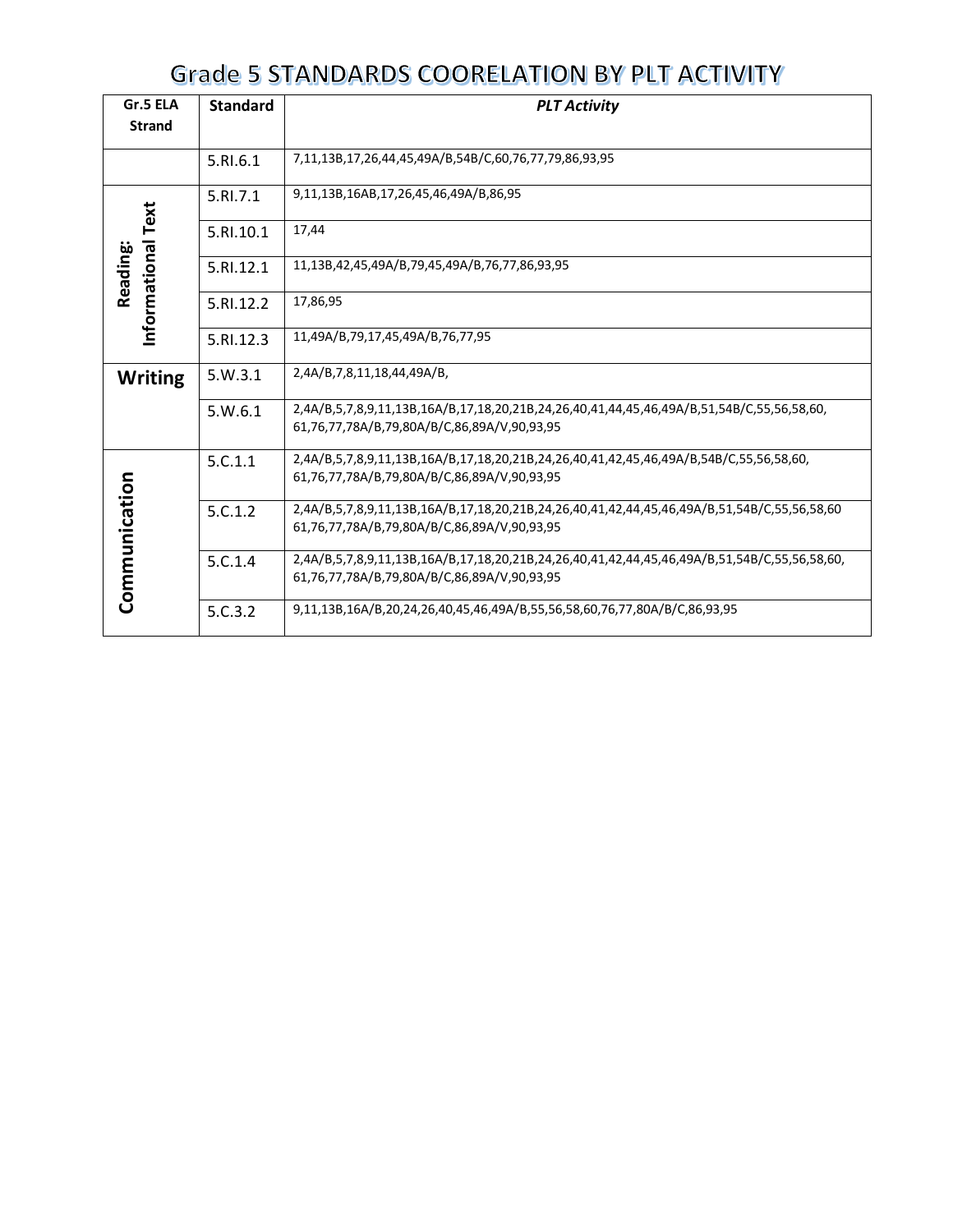| Gr. 5 Math<br><b>Strand</b>                  | <b>Standard</b> | <b>PLT Activity</b> |
|----------------------------------------------|-----------------|---------------------|
|                                              | 5.NSBT.1        | 37, 38, 48, 85      |
| Base Ten                                     | 5.NSBT.3        | 14                  |
| Number Sense                                 | 5.NSBT.4        | 14,37,38            |
|                                              | 5.4SBT.5        | 12,14               |
| <b>Number Sense</b><br><b>Operations and</b> | 5.NSF.3         | 66,67               |
| <b>Fractions</b>                             | 5.NSF.8         | 66,67               |
| <b>Measurement</b>                           | 5.MDA.1         | 66,67,70B,73,76,85  |
| <b>Data Analysis</b>                         |                 |                     |

| Gr.5 Soc. St.<br><b>Strand</b> | <b>Standard</b> | <b>PLT Activity</b> |
|--------------------------------|-----------------|---------------------|
| 1865 To<br>Present             | $5 - 2.1$       | 17,92               |
|                                | $5 - 2.2$       | 17                  |
|                                | $5 - 2.4$       | 90,92               |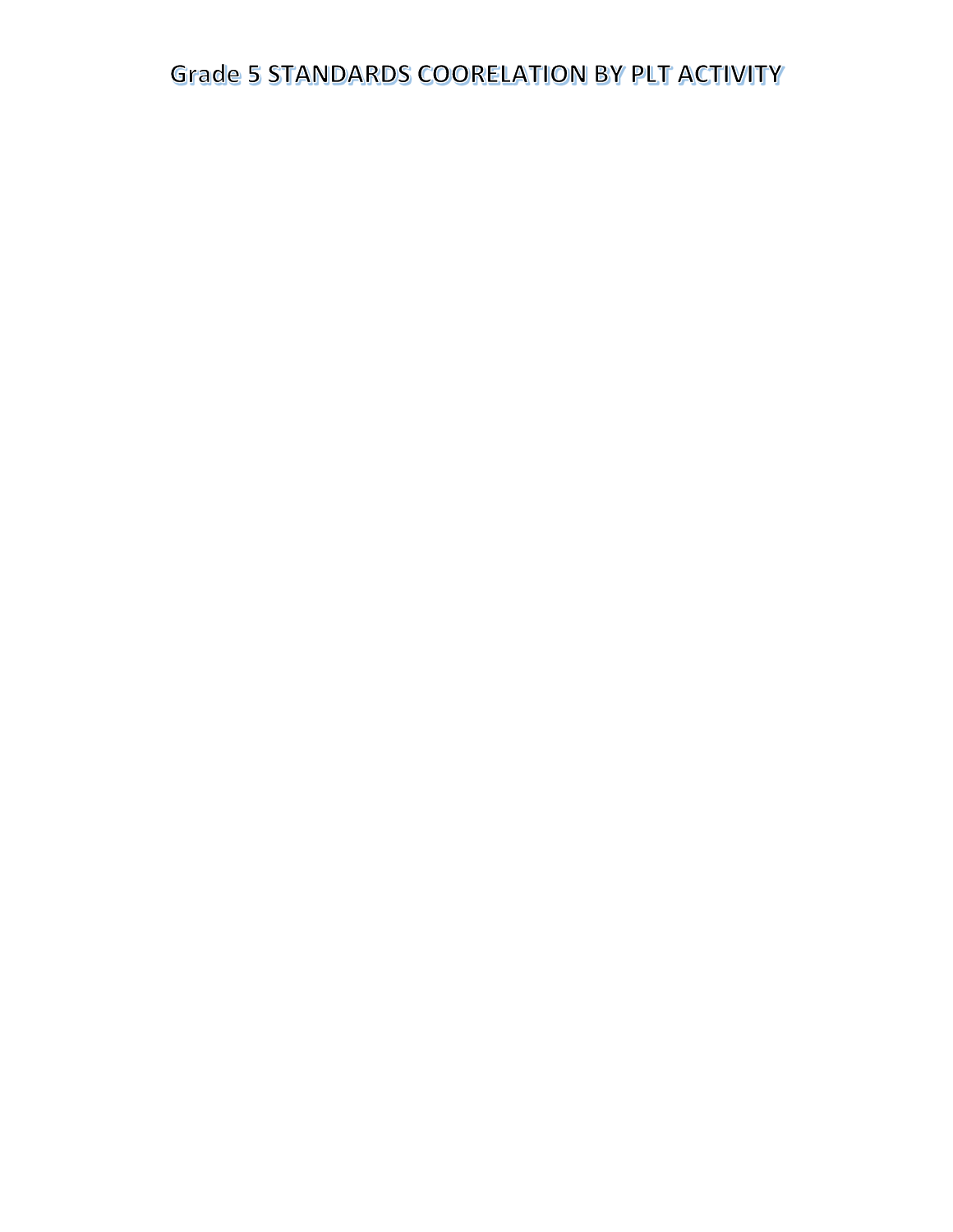| <b>PLT Activity</b>      | <b>Science</b>                                           | <b>Math</b> | <b>Social Studies</b> | <b>ELA</b>                                                                                                      |
|--------------------------|----------------------------------------------------------|-------------|-----------------------|-----------------------------------------------------------------------------------------------------------------|
| $\overline{2}$           | $\bullet$ 5.S.1A.1 $\bullet$ 5.S.1A.2 $\bullet$ 5.S.1A.4 |             |                       | $\bullet$ 1.3.1 $\bullet$ 1.3.2 $\bullet$ 1.4.1 $\bullet$ 1.5.1 $\bullet$ 1.5.2 $\bullet$ W.3.1                 |
|                          | $\bullet$ 5.S.1A.7 $\bullet$ 5.S.1A.8 $\Box$ 5.L.4A.2    |             |                       | $\bullet$ W.6.1 $\bullet$ C.1.1 $\bullet$ C.1.2 $\bullet$ C.1.4                                                 |
| <b>Get in Touch with</b> |                                                          |             |                       |                                                                                                                 |
| <b>Trees</b>             |                                                          |             |                       |                                                                                                                 |
| $\mathbf{3}$             | $\bullet$ 5.S.1A.1 $\Box$ 5.S.1A.2 $\bullet$ 5.S.1A.4    |             |                       |                                                                                                                 |
|                          | $\bullet$ 5.S.1A.6 $\bullet$ 5.S.1A.7 $\bullet$ 5.S.1A.8 |             |                       |                                                                                                                 |
| <b>Peppermint Beetle</b> | $\square$ 5.L.4A.2 $\square$ 5.L.5B.3                    |             |                       |                                                                                                                 |
| 4B/D                     | $\bullet$ 5.S.1A.1 $\bullet$ 5.S.1A.2 $\Box$ 5.S.1A.3    |             |                       | $\bullet$ 1.1.1 $\bullet$ 1.3.1 $\bullet$ 1.3.2 $\bullet$ 1.4.1 $\bullet$ 1.4.2 $\bullet$ 1.5.1 $\bullet$ 1.5.2 |
|                          | $\bullet$ 5.S.1A.4 $\bullet$ 5.S.1A.6 $\bullet$ 5.S.1A.7 |             |                       | $\bullet$ RL.5.1 $\bullet$ RL.6.1 $\bullet$ RL.13.1 $\bullet$ RL.13.2 $\bullet$ RL.13.3                         |
| <b>Sounds Around</b>     | •5.5.1A.8                                                |             |                       | $\bullet$ W.3.1 $\bullet$ W.6.1 $\bullet$ C.1.1 $\bullet$ C.1.2 $\bullet$ C.1.4                                 |
| 5 <sup>5</sup>           | $\square$ 5.L.4A.2 $\square$ 5.L.5B.3                    |             |                       | $\bullet$ 1.1.1 $\Box$ 1.3.1 $\bullet$ RL.12.1 $\bullet$ RL.12.2 $\bullet$ W.6.1                                |
|                          |                                                          |             |                       | $\bullet$ C.1.1 $\bullet$ C.1.2 $\bullet$ C.1.4                                                                 |
| Poet-Tree                |                                                          |             |                       |                                                                                                                 |
| 6B                       | $\bullet$ 5.S.1A.1 $\bullet$ 5.S.1A.2 $\bullet$ 5.S.1A.4 |             |                       |                                                                                                                 |
|                          | $\bullet$ 5.S.1A.6 $\bullet$ 5.S.1A.7 $\bullet$ 5.S.1A.8 |             |                       |                                                                                                                 |
| <b>Picture This</b>      | $\bullet$ 5.L.4A.1 $\bullet$ 5.L.4A.2 $\bullet$ 5.L.4B.1 |             |                       |                                                                                                                 |
|                          | $\square$ 5.L.4B.2 $\bullet$ 5.L.4B.3 $\square$ 5.L.5B.4 |             |                       |                                                                                                                 |
|                          |                                                          |             |                       |                                                                                                                 |
|                          |                                                          |             |                       |                                                                                                                 |
|                          |                                                          |             |                       |                                                                                                                 |
|                          |                                                          |             |                       |                                                                                                                 |
|                          |                                                          |             |                       |                                                                                                                 |



**Curriculum Standard is PARTIALLY addressed**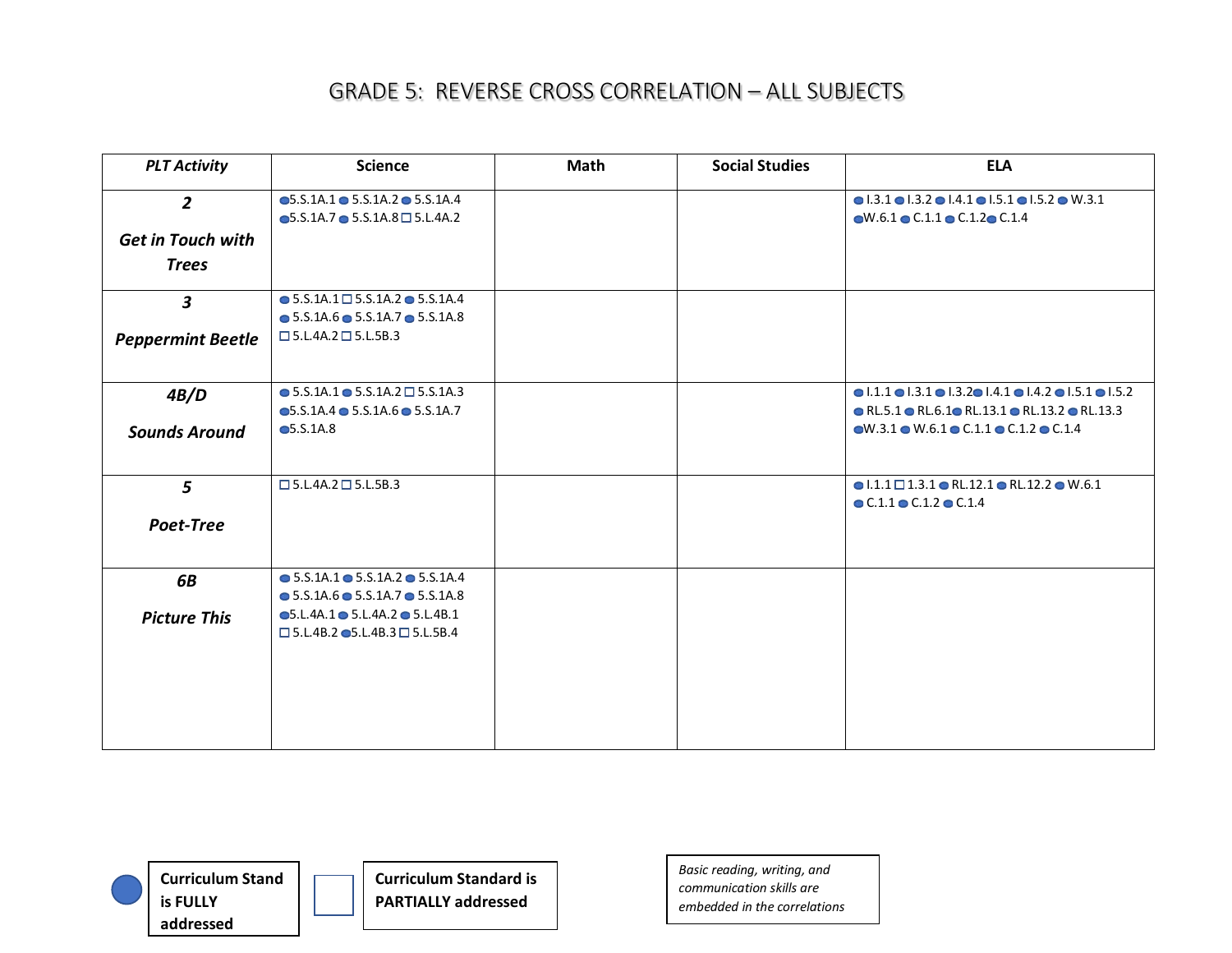| <b>PLT Activity</b>       | <b>Science</b>                                              | <b>Math</b> | <b>Social Studies</b> | <b>ELA</b>                                                                       |
|---------------------------|-------------------------------------------------------------|-------------|-----------------------|----------------------------------------------------------------------------------|
| $\overline{z}$            | $\bullet$ 5.S.1A.1 $\bullet$ 5.S.1A.4 $\bullet$ 5.S.1A.7    |             |                       | $\bullet$ 1.1.1 $\bullet$ 1.2.1 $\bullet$ 1.3.1 $\bullet$ 1.3.2 $\bullet$ 1.4.1  |
|                           | $\bullet$ 5.S.1A.8 $\bullet$ 5.L.4A.1 $\bullet$ 5.L.4A.2    |             |                       | $\bullet$ 1.5.1 $\bullet$ 1.5.2 $\bullet$ RI.6.1 $\bullet$ RI.12.3               |
| <b>Habitat Pen Pals</b>   | $\bullet$ 5.L.4B.1 $\bullet$ 5.L.4B.2 $\Box$ 5.L.4B.3       |             |                       | $\bullet$ W.2.1 $\bullet$ W.6.1 $\bullet$ C.1.1 $\bullet$ C.1.2                  |
|                           |                                                             |             |                       | $\odot$ C.1.4                                                                    |
| 8                         | $\bullet$ 5.S.1A.2 $\bullet$ 5.S.1A.4 $\bullet$ 5.S.1A.8    |             |                       | $\bullet$ RL.5.1 $\bullet$ RL.6.1 $\bullet$ RL.8.1 $\bullet$ RL.11.1             |
|                           | $\bullet$ 5.L.4A.1 $\bullet$ 5.L.4A.2 $\bullet$ 5.L4B.1     |             |                       | $\bullet$ RL.13.1 $\bullet$ W.3.1 $\bullet$ W.6.1 $\bullet$ C.1.1                |
| The Forest of ST          | $\bullet$ 5.L.4B.2 $\bullet$ 5.L.4B.3 $\Box$ 5.L.4B.4       |             |                       | $\bullet$ C.1.2 $\bullet$ C.1.4                                                  |
| <b>Shrew</b>              |                                                             |             |                       |                                                                                  |
| 9                         | $\bullet$ 5.S.1A.4 $\bullet$ 5.S.1A.6 $\bullet$ 5.S.1A.7    |             |                       | $\bullet$ 1.3.1 $\bullet$ 1.3.2 $\bullet$ 1.4.1 $\bullet$ 1.5.1 $\bullet$ 1.5.2  |
|                           | $\bullet$ 5.S.1A.8 $\Box$ 5.L.4A.1 $\bullet$ 5.L.4A.2       |             |                       | $\bullet$ W.6.1 $\bullet$ C.1.1 $\bullet$ C.1.2 $\bullet$ C.1.4                  |
| <b>Planet Diversity</b>   | $\square$ 5.L.4B.1 $\square$ 5.L.4B.2 $\square$ 5.L.4B.3    |             |                       | $\bullet$ C.3.2                                                                  |
|                           | $\bullet$ 5.L.4B.4                                          |             |                       |                                                                                  |
| 10                        | $\bullet$ 5.S.1A.4 $\bullet$ 5.S.1A.6 $\bullet$ 5.S.1A.7    |             |                       |                                                                                  |
|                           | $\bullet$ 5.S.1A.8 $\bullet$ 5.L.4A.1 $\bullet$ 5.L.4A.2 5. |             |                       |                                                                                  |
| <b>Charting Diversity</b> | 5.L.4B.1 • 5.L.4B.3 5.L.4B.4                                |             |                       |                                                                                  |
| 11                        | $\bullet$ 5.2.1A.1 $\bullet$ 5.S.1A.4 $\bullet$ 5.S.1A.6    |             |                       | $\bullet$ 1.1.1 $\bullet$ 1.2.1 $\bullet$ 1.3.1 $\bullet$ 1.3.2 $\bullet$ 1.4.1  |
|                           | $\bullet$ 5.S.1A.7 $\bullet$ 5.S.1A.8 $\Box$ 5.L.4A.2       |             |                       | $\bullet$ 1.4.2 $\bullet$ 1.5.1 $\bullet$ 1.5.2 $\bullet$ 1.5.3 $\bullet$ RI.6.1 |
| Can it Be Real?           | $\square$ 5.L.4B.1 $\square$ 5.L.4B.3                       |             |                       | $\bullet$ RI.7.1 $\bullet$ RI.12.1 $\bullet$ RI.12.3 $\bullet$ W.3.1             |
|                           |                                                             |             |                       | $\bullet$ W.6.1 $\bullet$ C.1.1 $\bullet$ C.1.2 $\bullet$ C.1.4                  |
|                           |                                                             |             |                       | $\bullet$ C.3.2                                                                  |
|                           |                                                             |             |                       |                                                                                  |
|                           |                                                             |             |                       |                                                                                  |
|                           |                                                             |             |                       |                                                                                  |
|                           |                                                             |             |                       |                                                                                  |



**Curriculum Standard is PARTIALLY addressed**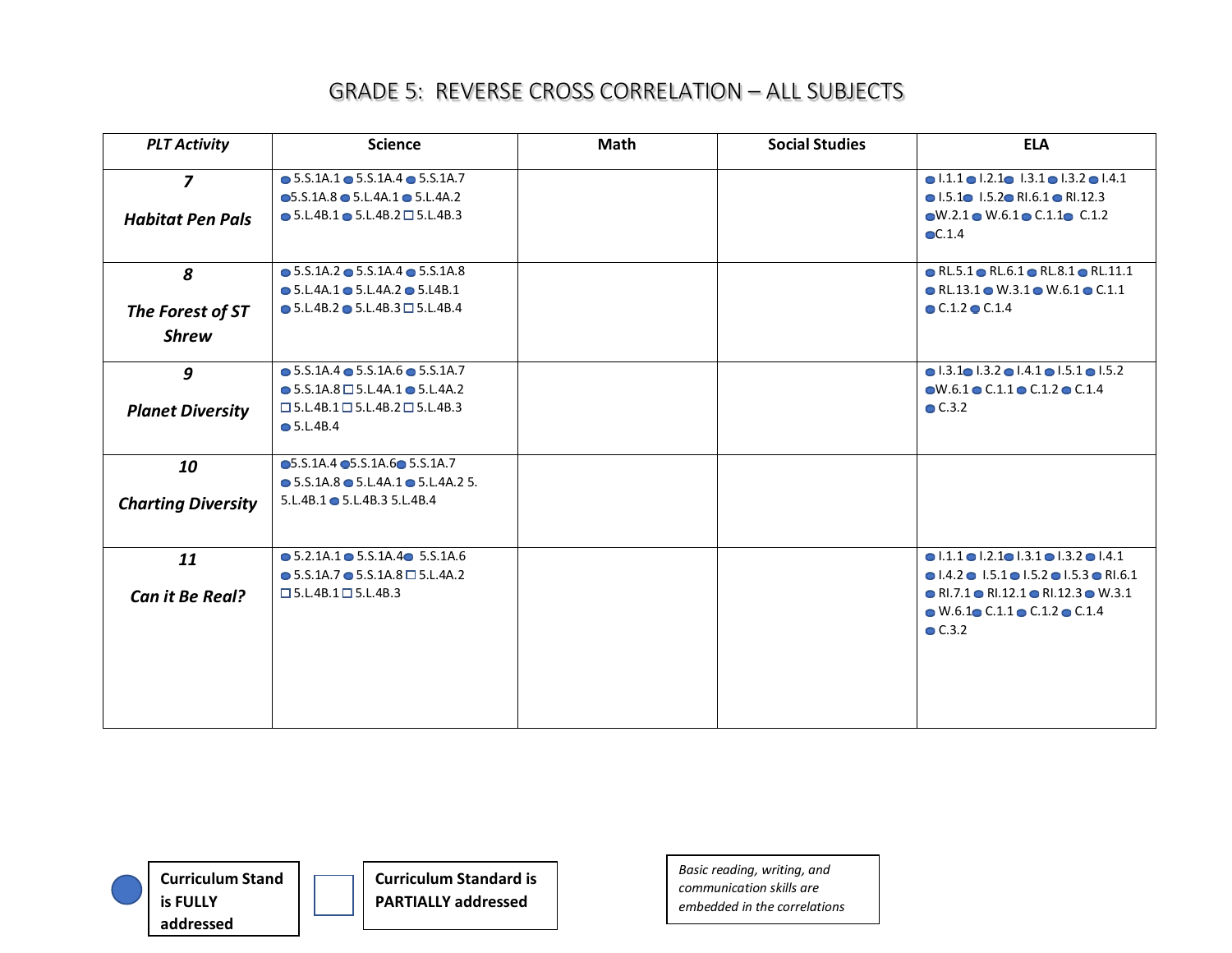| <b>PLT Activity</b>                   | <b>Science</b>                                                                                                                                                                                                             | <b>Math</b>                                           | <b>Social Studies</b> | <b>ELA</b>                                                                                                                                           |
|---------------------------------------|----------------------------------------------------------------------------------------------------------------------------------------------------------------------------------------------------------------------------|-------------------------------------------------------|-----------------------|------------------------------------------------------------------------------------------------------------------------------------------------------|
| 12<br><b>Invasive Species</b>         | $\bullet$ 5.S.1A.1 $\bullet$ 5.S.1A.2 $\bullet$ 5.S.1A.4<br>$\bullet$ 5.S.1A.5 $\bullet$ 5.S.1A.6 $\bullet$ 5.S.1A.7 5<br>$\bullet$ .S.1A.85. DE.3B3 D5.E.3B.4<br>$\bullet$ 5.L.4A.2 $\bullet$ 5.L.4B.1 $\bullet$ 5.L.4B.2 | $\bullet$ 5.NSBT.5                                    |                       |                                                                                                                                                      |
|                                       | $\bullet$ 5.L.4B.3 $\bullet$ 5.L.4B.4                                                                                                                                                                                      |                                                       |                       |                                                                                                                                                      |
| 13 <sub>b</sub>                       | $\bullet$ 5.S.1A.1 $\bullet$ 5.S.1A.2 $\bullet$ 5.S.1A.4<br>$\bullet$ 5.S.1A.6 $\bullet$ 5.S.1A.7 $\bullet$ 5.S.1A.8                                                                                                       |                                                       |                       | $\bullet$ 1.3.1 $\bullet$ 1.3.2 $\bullet$ 1.4.1 $\bullet$ 1.4.2 $\bullet$ 1.5.1<br>$\bullet$ 1.5.2 $\bullet$ 1.5.3 $\bullet$ RI.6.1 $\bullet$ RI.7.1 |
| <b>We all Need Trees</b>              |                                                                                                                                                                                                                            |                                                       |                       | $\bullet$ RI.12.1 $\bullet$ W.6.1 $\bullet$ C.1.1 $\bullet$ C.1.2<br>$\bullet$ C.1.4 $\bullet$ C.3.2                                                 |
| 14                                    | $\bullet$ 5.S.1A.1 $\bullet$ 5.S.1A.2 $\bullet$ 5.S.1A.3.                                                                                                                                                                  | $\Box$ 5.NSBT.3 $\Box$ 5.NSBT.4<br>$\square$ 5.NSBT.5 |                       |                                                                                                                                                      |
| <b>Renewable or Not?</b>              | $\bullet$ 5.S.1A.4 $\bullet$ 5.S.1A.5 $\bullet$ 5.S.1A.6<br>$\bullet$ 5.S.1A.7 $\bullet$ 5.S.1A.8 $\Box$ 5.E.3B.3<br>$\square$ 5.E.3B.4 $\square$ 5.L.4B.4                                                                 |                                                       |                       |                                                                                                                                                      |
| 15                                    | $\bullet$ 5.S.1A.1 $\bullet$ 5.S.1A.2 $\bullet$ 5.S.1A.4<br>$\bullet$ 5.S.1A.6 $\bullet$ 5.S.1A.7 $\bullet$ 5.S.1A.8<br>$\square$ 5.E.3B.4                                                                                 |                                                       |                       |                                                                                                                                                      |
| A Few of my<br><b>Favorite Things</b> |                                                                                                                                                                                                                            |                                                       |                       |                                                                                                                                                      |
| 16B                                   | $\bullet$ 5.S.1A.2 $\bullet$ 5.S.1A.4 $\bullet$ 5.S.1A.5<br>$\bullet$ S.1A.6 $\bullet$ 5.S.1A.7 $\bullet$ 5.S.1A.8                                                                                                         |                                                       |                       | $\bullet$ 1.3.1 $\bullet$ 1.3.2 $\bullet$ 1.4.1 $\bullet$ 1.5.1. $\bullet$ 1.5.2<br>$\bullet$ RI.7.1 $\bullet$ W.6.1 $\bullet$ C.1.1 $\bullet$ C.1.2 |
| Pass the Plants,                      | $\square$ 5.L.4B.1                                                                                                                                                                                                         |                                                       |                       | $C.1.4$ $C.3.2$                                                                                                                                      |
| <b>Please</b>                         |                                                                                                                                                                                                                            |                                                       |                       |                                                                                                                                                      |

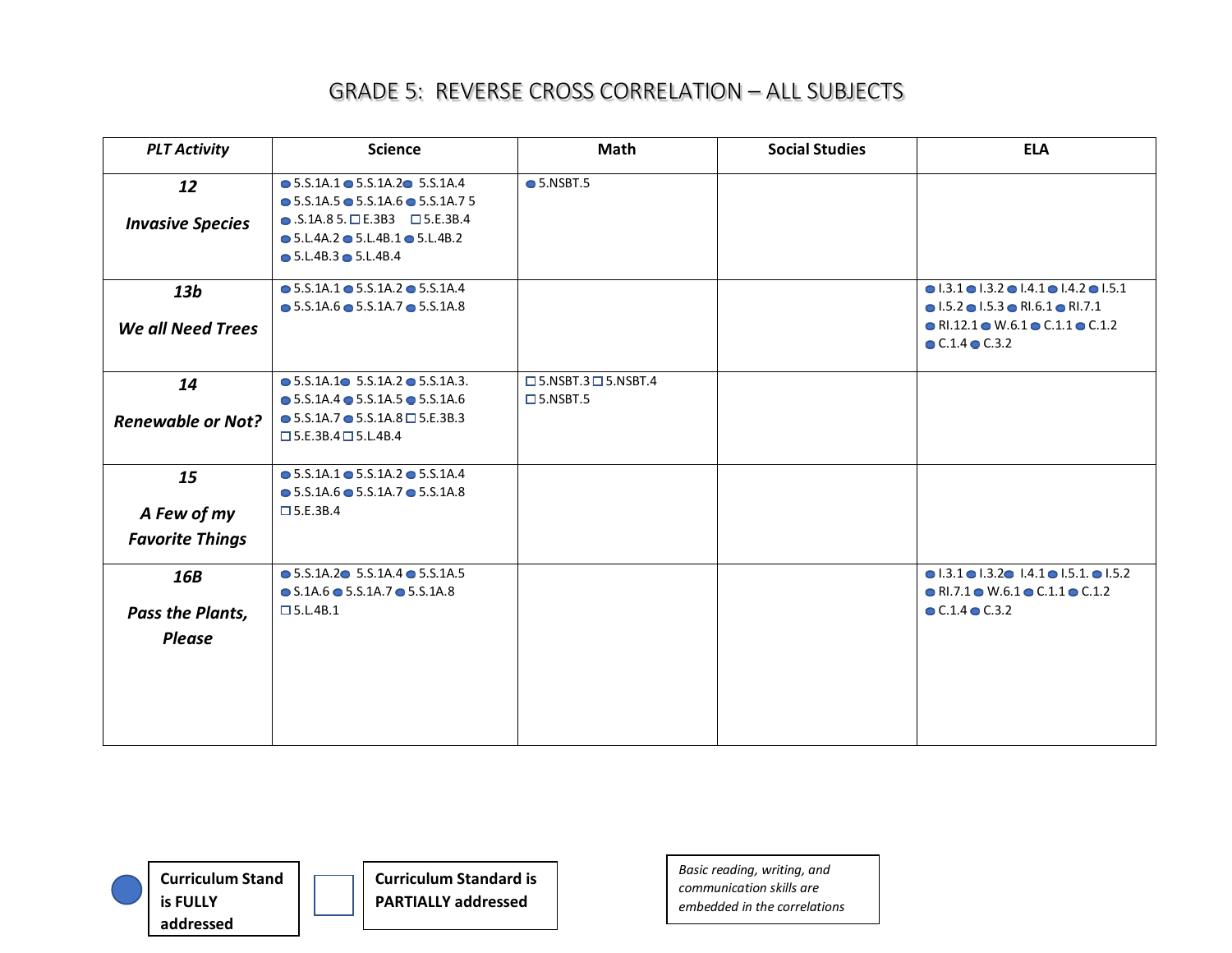| <b>PLT Activity</b>      | <b>Science</b>                                            | <b>Math</b> | <b>Social Studies</b>           | <b>ELA</b>                                                                       |
|--------------------------|-----------------------------------------------------------|-------------|---------------------------------|----------------------------------------------------------------------------------|
| 17                       |                                                           |             | $\square$ 5-2.1 $\square$ 5-2.2 | $\bullet$ 1.1.1 $\bullet$ 1.2.1 $\bullet$ 1.3.1 $\bullet$ 1.23.2 $\bullet$ 1.4.1 |
|                          |                                                           |             |                                 | $\bullet$ 1.4.2 $\bullet$ 1.5.1 $\bullet$ 1.5.2 $\bullet$ 1.5.3 $\bullet$ RI.6.1 |
| People of the            |                                                           |             |                                 | • RI.7.1 • RI.10.1 • RI.12.2 • RI.12.3                                           |
| <b>Forest</b>            |                                                           |             |                                 | $\bullet$ W.6.1 $\bullet$ C.1.1 $\bullet$ C.1.2 $\bullet$ C.1.4                  |
| 18                       | • 5.5.1A.7                                                |             |                                 | $\bullet$ RL.6.1 $\bullet$ RL.7.1 $\bullet$ RL.7.2 $\bullet$ RL.8.1              |
|                          |                                                           |             |                                 | $\bullet$ RL.9.2 $\bullet$ RL.11.1 $\bullet$ RL.13.1 $\bullet$ RL.13.2           |
| <b>Tales of the Sun</b>  |                                                           |             |                                 | $\bullet$ RL.13.3 $\bullet$ W.3.1 $\bullet$ W.6.1 $\bullet$ C.1.1                |
|                          |                                                           |             |                                 | $\bullet$ C.1.2 $\bullet$ C.1.4                                                  |
| 20                       | $\bullet$ 5.S.1A.1 $\bullet$ 5.S.1A.2 $\bullet$ 5.S.1A.4  |             |                                 | $\bullet$ 1.1.1 $\bullet$ 1.2.1 $\bullet$ 1.3.1 $\bullet$ 1.3.2 $\bullet$ 1.4.1  |
|                          | $\bullet$ 5.S.1A.6 $\bullet$ 5.S.1A.7. $\bullet$ 5.S.1A.8 |             |                                 | $\bullet$ 1.4.2 $\bullet$ 1.5.1 $\bullet$ 1.5.2 $\bullet$ 1.5.3 $\bullet$ W.6.1  |
| <b>Environmental</b>     | $\bullet$ 5.L.4A.1 $\bullet$ 5.L.4A.2 $\Box$ 5.L.4B.1     |             |                                 | $\bullet$ C.1.1 $\bullet$ C.1.2 $\bullet$ C.1.4 $\bullet$ C.3.2                  |
| <b>Exchange Box</b>      | $\square$ 5.L.4B.2 $\square$ 5.L.4B.3                     |             |                                 |                                                                                  |
|                          |                                                           |             |                                 |                                                                                  |
| 21B                      | $\bullet$ 5.S.1A.1 $\bullet$ 5.S.1A.4 $\bullet$ 5.S.1A.6  |             |                                 | $\bullet$ 1.1.1 $\bullet$ 1.3.1 $\bullet$ 1.3.2 $\bullet$ 1.4.1 $\bullet$ 1.4.2  |
|                          | $\Box$ 5.S.1A.7 $\bullet$ 5.S.1A.8 $\bullet$ 5.L.4A.1     |             |                                 | $\bullet$ 1.5.1 $\bullet$ 1.5.2 $\bullet$ 1.5.3 $\bullet$ W.6.1 $\bullet$ C.1.2  |
| <b>Adopt a Tree</b>      | $\bullet$ 5.L.4A.2 $\Box$ 5.L.4B.1 $\Box$ 5.L.4B.3        |             |                                 | $\bullet$ C.1.4                                                                  |
| 22B/V                    | $\bullet$ 5.S.1A.1 $\bullet$ 5.S.1A.2 $\bullet$ 5.S.1A.4  |             |                                 |                                                                                  |
|                          | $\bullet$ 5.S.1A.6 $\bullet$ 5.S.1A.7 $\bullet$ 5.S.1A.8  |             |                                 |                                                                                  |
| <b>Trees as Habitats</b> | $\bullet$ 5.L.4A.1 $\bullet$ 5.L.4A.2 $\Box$ 5.I.4B.1     |             |                                 |                                                                                  |
|                          | $\bullet$ 5.L.4B.2 $\Box$ 5.L.4B.4                        |             |                                 |                                                                                  |
|                          |                                                           |             |                                 |                                                                                  |
|                          |                                                           |             |                                 |                                                                                  |
|                          |                                                           |             |                                 |                                                                                  |
|                          |                                                           |             |                                 |                                                                                  |
|                          |                                                           |             |                                 |                                                                                  |



**Curriculum Standard is PARTIALLY addressed**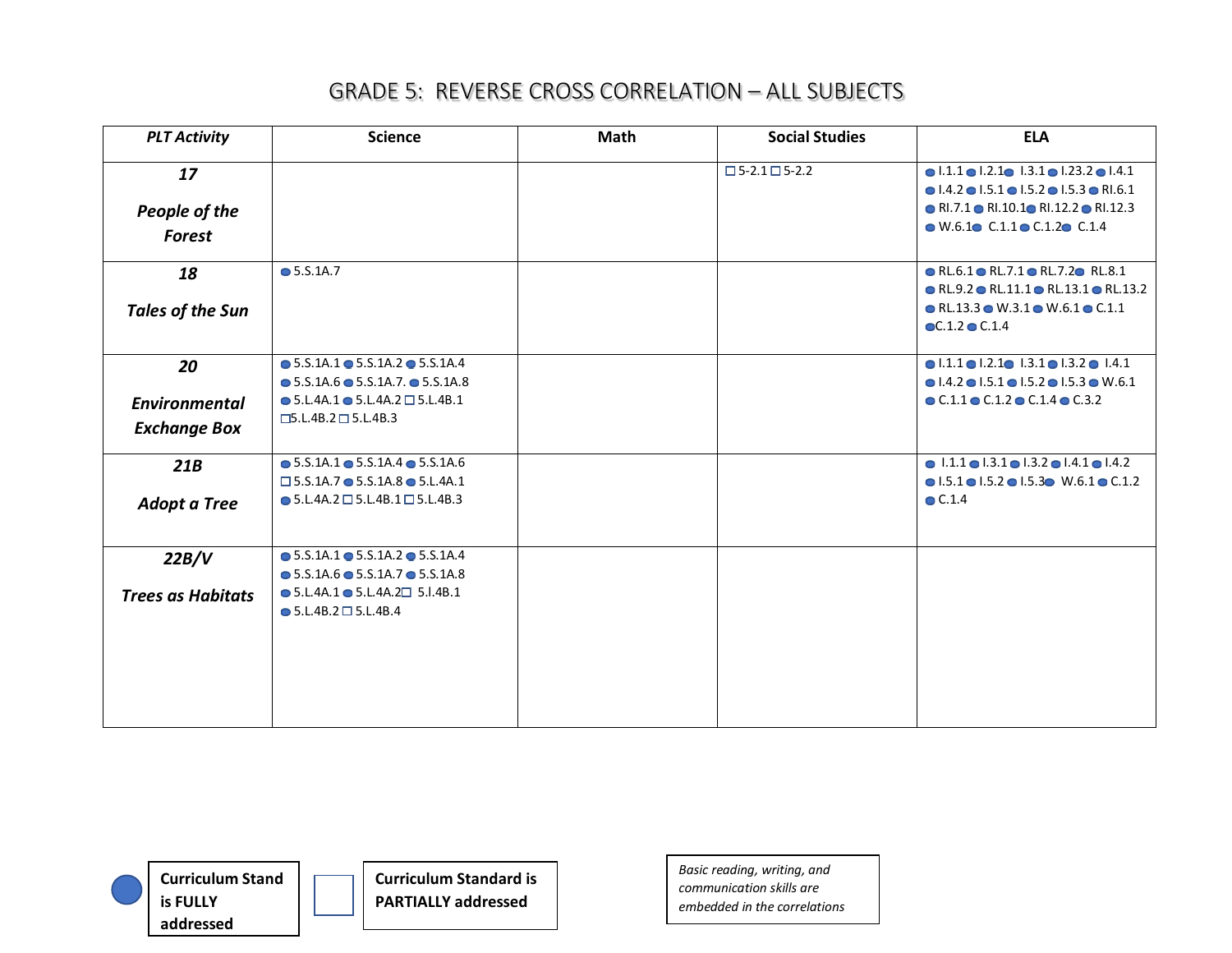| <b>PLT Activity</b>                | <b>Science</b>                                                                                                                                                                                                                                                     | <b>Math</b> | <b>Social Studies</b> | <b>ELA</b>                                                                                                                                                                                                                                                                 |
|------------------------------------|--------------------------------------------------------------------------------------------------------------------------------------------------------------------------------------------------------------------------------------------------------------------|-------------|-----------------------|----------------------------------------------------------------------------------------------------------------------------------------------------------------------------------------------------------------------------------------------------------------------------|
| 23<br>The Fallen Log               | $\bullet$ 5.S.1A.1 $\bullet$ 5. 5.S.1A.2 $\bullet$ 5.S.1A.4<br>$\bullet$ 5.S.1A.6 $\bullet$ 5.S.1A.7 $\bullet$ 5.S.1A.8<br>$\bullet$ 5.L.4A.1 $\bullet$ 5.L.1A.2 $\bullet$ 5.L.4B.1<br>$\Box$ 5.L.4B.2 $\bullet$ 5.L.4B.3                                          |             |                       |                                                                                                                                                                                                                                                                            |
| 24<br><b>Nature's Recyclers</b>    | $\bullet$ 5.S.1A.1 $\bullet$ 5.S.1A.2 $\bullet$ 5.S.1A.3<br>$\bullet$ 5.S.1A.4 $\bullet$ 5.S.1A.5 $\bullet$ 5.S.1A.6<br>$\bullet$ 5.S.1A.7 $\bullet$ 5.S.1A.8 $\bullet$ 5.L.4A.1<br>$\bullet$ 5.L.1A.2 $\bullet$ 5.L.4B.1 $\bullet$ 5.L.4B.2<br>$\bullet$ 5.L.4B.3 |             |                       | $\bullet$ 1.1.1 $\bullet$ 1.3.1 $\bullet$ 1.3.2 $\bullet$ 1.4.1 $\bullet$ 1.4.2<br>$\bullet$ 1.5.1 $\bullet$ 1.5.2 $\bullet$ 1.5.3 $\bullet$ W.6.1 $\bullet$ C.1.1<br>$\bullet$ C.1.2 $\bullet$ C.1.4 $\bullet$ C.3.2                                                      |
| 25<br><b>Birds and Worms</b>       | $\bullet$ 5.S.1A.1 $\bullet$ 5.S.1A.2 $\bullet$ 5.S.1A.4<br>$\bullet$ 5.2.1A.5 $\bullet$ 5.S.1A.6 $\bullet$ 5.S.1A.7<br>$\bullet$ 5.S.1A.8 $\bullet$ 5.J.4A.2 $\bullet$ 5.L.4B.1<br>$\square$ 5.L.5B.2 $\square$ 5.L.4B.3                                          |             |                       |                                                                                                                                                                                                                                                                            |
| 26<br><b>Dynamic Duos</b>          | $\bullet$ 5.S.1A.4 5.S.1A.6 $\bullet$ 5.S.1A.7<br>$\bullet$ 5.S.1A.8 $\bullet$ 5.J.4A.2 $\bullet$ 5.L.4B.1 5.L.5B.2<br>$\bullet$ 5.L.4B.3                                                                                                                          |             |                       | $\bullet$ 1.1.1 $\bullet$ 1.2.1 $\bullet$ 1.3.1 $\bullet$ 1.3.2 $\bullet$ 1.4.1<br>$\bullet$ 1.4.2 $\bullet$ 1.5.1 $\bullet$ 1.5.2 $\bullet$ 1.5.3 $\bullet$ R1.6.1<br>$\bullet$ RI.7.1 $\bullet$ W.6.1 $\bullet$ C.1.1 $\bullet$ C.1.2<br>$\bullet$ C.1.4 $\bullet$ C.3.2 |
| 27<br><b>Every Tree for Itself</b> | $\bullet$ 5.S.1A.1 $\bullet$ 5.S.1A.2 $\bullet$ 5.S.1A.4<br>$\bullet$ 5.S.1A.5 $\bullet$ 5.S.1A.6 $\bullet$ 5.S.1A.7<br>$\bullet$ 5.S.1A.8 $\bullet$ 5.L.4A.1 $\bullet$ 5.L.5B.1<br>$\bullet$ 5.L.4B.4                                                             |             |                       |                                                                                                                                                                                                                                                                            |



**Curriculum Standard is PARTIALLY addressed**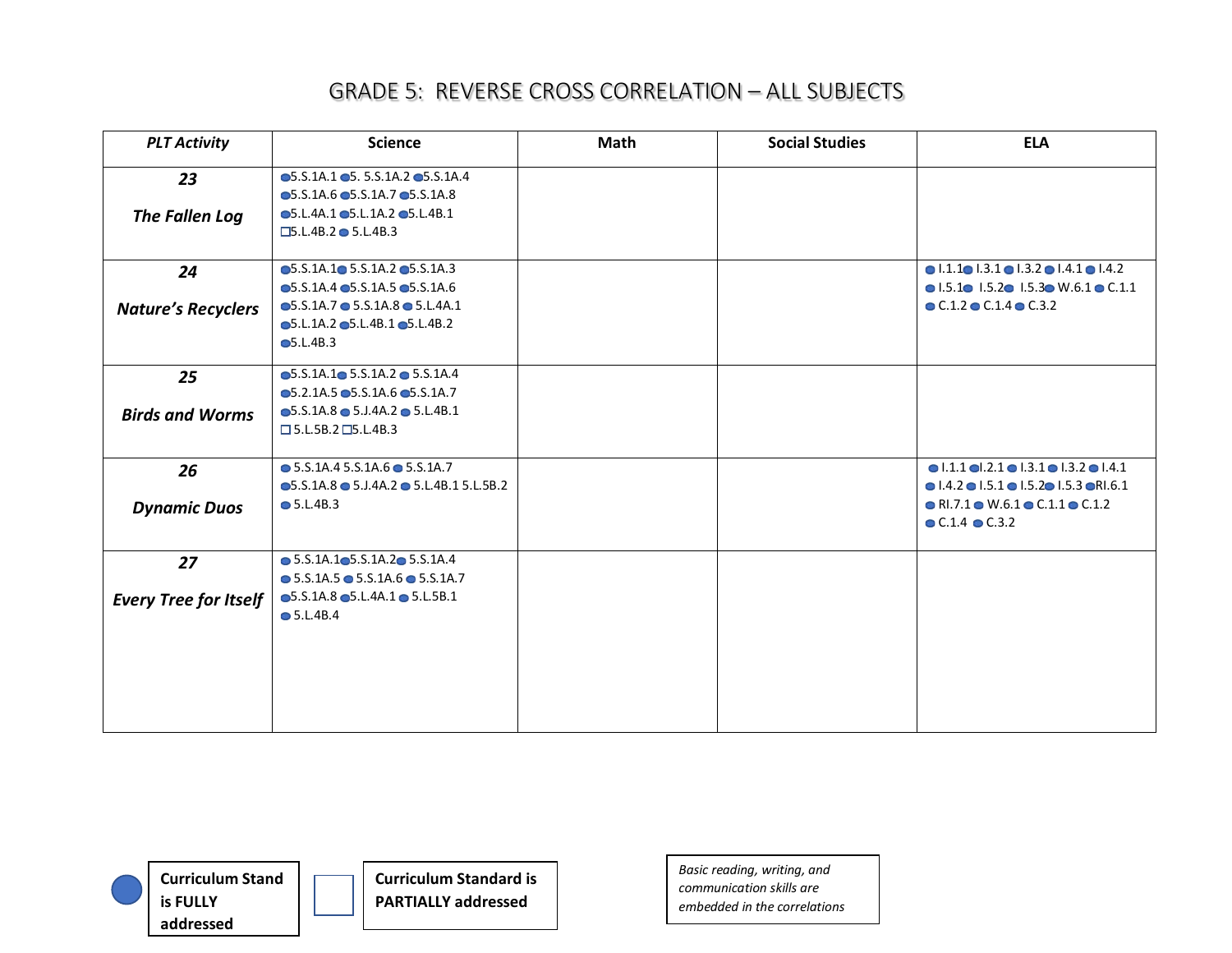| <b>PLT Activity</b>      | <b>Science</b>                                           | Math | <b>Social Studies</b> | <b>ELA</b> |
|--------------------------|----------------------------------------------------------|------|-----------------------|------------|
| 28                       | $\bullet$ 5.S.1A.1 $\bullet$ 5.S.1A.2 $\bullet$ 5.S.1A.4 |      |                       |            |
|                          | $\bullet$ 5.S.1A.6 $\bullet$ 5.S.1A.7 $\bullet$ 5.S.1A.8 |      |                       |            |
| <b>Air Plants</b>        | $\bullet$ 5.L.4A.1 $\bullet$ 5.L.4B.1                    |      |                       |            |
|                          |                                                          |      |                       |            |
| 31                       | $\square$ 5.S.1A.2 $\bullet$ 5.S.1A.4 $\bullet$ 5.S.1A.6 |      |                       |            |
|                          | $\bullet$ 5.S.1A.7 $\bullet$ 5.S.1A.8 $\bullet$ 5.L.4A.1 |      |                       |            |
| <b>Plant a Tree</b>      | $\bullet$ 5.L.4A.2 $\bullet$ 5.L.5B.4                    |      |                       |            |
|                          |                                                          |      |                       |            |
| 32B                      | $\bullet$ 5.S.1A.1 $\bullet$ 5.S.1A.4 $\bullet$ 5.S.1A.6 |      |                       |            |
|                          | $\bullet$ 5.S.1A.7 $\bullet$ 5.S.1A.8 $\bullet$ 5.L.4A.2 |      |                       |            |
| A Forest of Many         | $\bullet$ 5.L.4B.3 $\bullet$ 5.L.4B.4                    |      |                       |            |
| <b>Uses</b>              |                                                          |      |                       |            |
| 34                       | $\square$ 5.S.1A.4 $\square$ 5.S.1A.7 $\bullet$ 5.S.1A.8 |      |                       |            |
| <b>Who Works in This</b> |                                                          |      |                       |            |
| Forest?                  |                                                          |      |                       |            |
| 36A                      | $\bullet$ 5.S.1A.1 $\bullet$ 5.S.1A.4 $\bullet$ 5.S.1A.5 |      |                       |            |
|                          | $\bullet$ 5.S.1A.6 $\bullet$ 5.S.1A.7 $\bullet$ 5.S.1A.8 |      |                       |            |
| <b>Pollution Search</b>  | $\bullet$ 5.E.3B.3 $\bullet$ 5.E.3B.4                    |      |                       |            |
|                          |                                                          |      |                       |            |
|                          |                                                          |      |                       |            |
|                          |                                                          |      |                       |            |
|                          |                                                          |      |                       |            |
|                          |                                                          |      |                       |            |
|                          |                                                          |      |                       |            |



**Curriculum Standard is PARTIALLY addressed**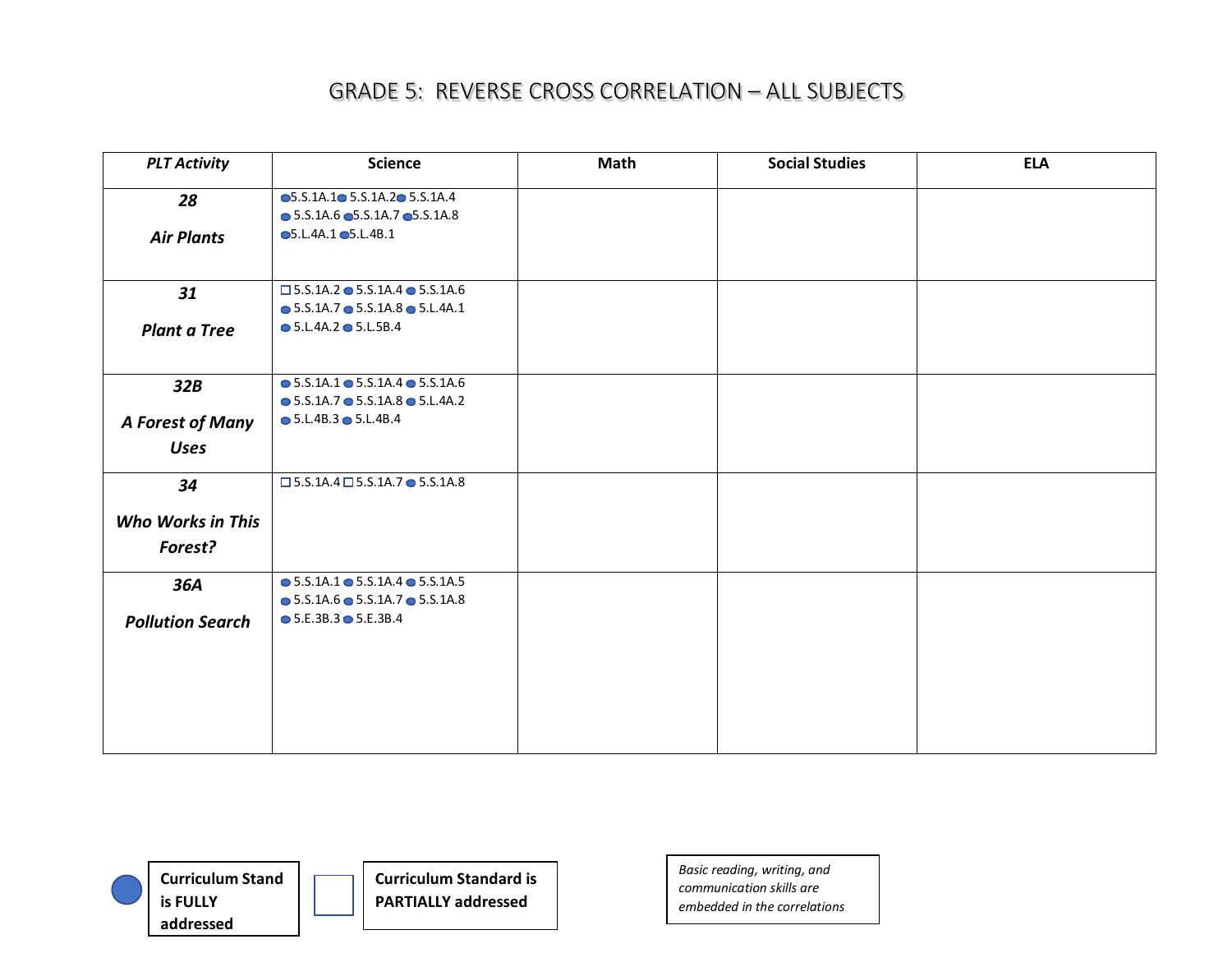| <b>PLT Activity</b>       | <b>Science</b>                                                                                                                           | Math                                    | <b>Social Studies</b> | <b>ELA</b>                                                                                                                                                         |
|---------------------------|------------------------------------------------------------------------------------------------------------------------------------------|-----------------------------------------|-----------------------|--------------------------------------------------------------------------------------------------------------------------------------------------------------------|
| 37                        | $\bullet$ 5.S.1A.1 $\bullet$ 5.S.1A.2 $\bullet$ 5.S.1A.6<br>$\bullet$ 5.S.1A.7 $\bullet$ 5.S.1A.8 $\Box$ 5 .E.3B.3<br>$\square$ 5.E.3B.4 | $\square$ 5. MDA. 1 $\square$ 5. MDA. 4 |                       |                                                                                                                                                                    |
| Reduce, Reuse,<br>Recycle |                                                                                                                                          |                                         |                       |                                                                                                                                                                    |
| 38                        | $\bullet$ 5.S.1A.1 $\bullet$ 5.S.1A.2 $\bullet$ 5.S.1A.3<br>$\bullet$ 5.S.1A.4 $\bullet$ 5.S.1A.6 $\bullet$ 5.S.1A.7                     | $\bullet$ 5.MDA.1 $\bullet$ 5.MDA.4     |                       |                                                                                                                                                                    |
| <b>Every Drop Counts</b>  | $\bullet$ 5.S.1A.8 $\Box$ 5.L.4B.4                                                                                                       |                                         |                       |                                                                                                                                                                    |
| 39B                       | $\bullet$ 5.S.1A.4 $\bullet$ 5.S.1A.7 $\bullet$ 5.S.1A.8                                                                                 |                                         |                       |                                                                                                                                                                    |
| <b>Energy Sleuths</b>     |                                                                                                                                          |                                         |                       |                                                                                                                                                                    |
| 40                        | $\bullet$ 5.S.1A.1 $\bullet$ 5.S.1A.4 $\bullet$ 5.S.1A.6<br>$\bullet$ 5.S.1A.7 $\bullet$ 5.S.1A.8 $\Box$ 5.E.3B.3                        |                                         |                       |                                                                                                                                                                    |
| <b>Then and Now</b>       | $\square$ 5.E.3B.4 $\square$ 5.L.4B.4                                                                                                    |                                         |                       |                                                                                                                                                                    |
| 41                        | $\bullet$ 5.S.1A.1 $\bullet$ 5.S.1A.3 $\bullet$ 5.S.1A.4<br>$\bullet$ 5.S.1A.6 $\bullet$ 5.S.1A.7 $\bullet$ 5.S.1A.8                     |                                         |                       | $\bullet$ 1.1.1 $\bullet$ 1.3.1 $\bullet$ 1.3.2 $\bullet$ 1.4.1 $\bullet$ 1.4.2<br>$\bullet$ 1.5.1 $\bullet$ 1.5.2 $\bullet$ 1.5.3 $\bullet$ W.6.1 $\bullet$ C.1.1 |
| <b>How Plants Grow</b>    | $\bullet$ 5.L.4A.1 $\bullet$ 5.L.4A.2                                                                                                    |                                         |                       | $\bullet$ C.1.2 $\bullet$ C.1.4                                                                                                                                    |



**Curriculum Standard is PARTIALLY addressed**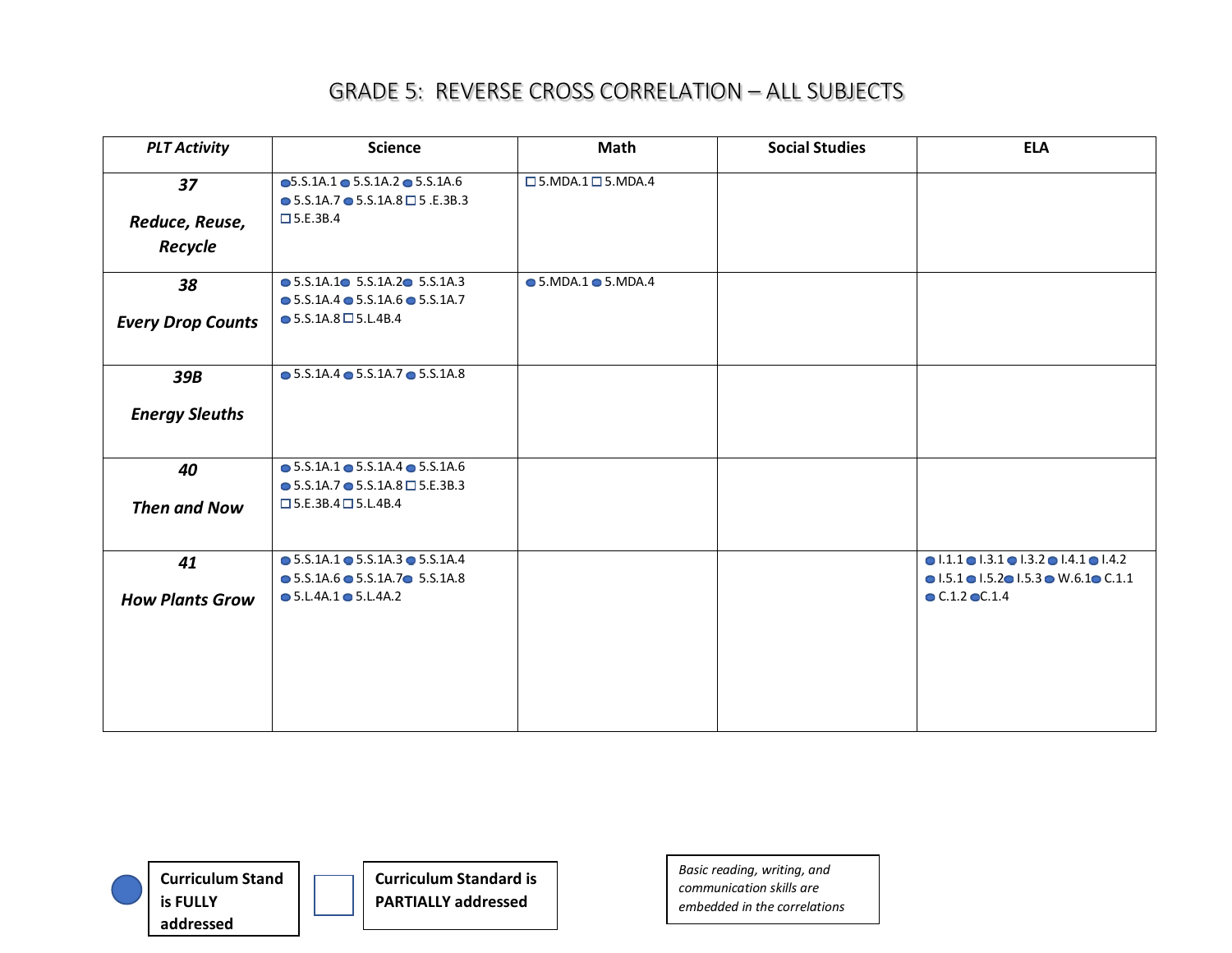| <b>PLT Activity</b>    | <b>Science</b>                                           | <b>Math</b> | <b>Social Studies</b> | <b>ELA</b>                                                                        |
|------------------------|----------------------------------------------------------|-------------|-----------------------|-----------------------------------------------------------------------------------|
| 41                     | $\bullet$ 5.S.1A.1 $\bullet$ 5.S.1A.3 $\bullet$ 5.S.1A.4 |             |                       | $\bullet$ 1.1.1 $\bullet$ 1.3.1 $\bullet$ 1.3.2 $\Box$ 1.4.1 $\Box$ 1.4.2         |
|                        | $\bullet$ 5.S.1A.6 $\bullet$ 5.S.1A.7 $\bullet$ 5.S.1A.8 |             |                       | $\bullet$ 1.5.1 $\bullet$ 1.5.2 $\bullet$ 1.5.3 $\bullet$ W.6.1 $\bullet$ C.1.1   |
| <b>How Plants Grow</b> | $\bullet$ 5.L.4A.1 $\square$ 5.L.4A.2                    |             |                       | $\bullet$ C.1.2 $\bullet$ C.1.4 $\bullet$ C.3.2                                   |
|                        |                                                          |             |                       |                                                                                   |
| 42                     | $\bullet$ 5.S.1A.1 $\bullet$ 5.S.1A.2 $\bullet$ 5.S.1A.3 |             |                       | $\bullet$ RI.12.1 $\bullet$ C.1.1 $\bullet$ C.1.2 $\bullet$ C.1.4                 |
|                        | $\bullet$ 5.S.1A.6 $\bullet$ 5.S.1A.7 $\bullet$ 5.S.1A.8 |             |                       |                                                                                   |
| <b>Sunlight and</b>    | $\bullet$ 5.L.4A.1 $\bullet$ 5.L.4B.4                    |             |                       |                                                                                   |
| <b>Shades of Green</b> |                                                          |             |                       |                                                                                   |
| 43                     | $\bullet$ 5.S.1A.1 $\bullet$ 5.S.1A.2 $\bullet$ 5.S.1A.4 |             |                       |                                                                                   |
|                        | $\square$ 5.S.1A.6 $\odot$ 5.S.1A.7 $\odot$ 5.S.1A.8     |             |                       |                                                                                   |
| <b>Have Seeds Will</b> | $\bullet$ 5.L.4A.1 $\bullet$ 5.L.4A.2 $\square$ 5.L.5B.1 |             |                       |                                                                                   |
| <b>Travel</b>          |                                                          |             |                       |                                                                                   |
| 44                     | $\bullet$ 5.S.1A.1 $\bullet$ 5.S.1A.2 $\bullet$ 5.S.1A.3 |             |                       | $\bullet$ 1.3.1 $\bullet$ 1.3.2 $\bullet$ 1.4.1 $\bullet$ 1.4.2 $\bullet$ RI.6.1  |
|                        | $\bullet$ 5.S.1A.4 $\bullet$ 5.S.1A.6 $\bullet$ 5.S.1A.7 |             |                       | $\bullet$ RI.10.1 $\bullet$ W.3.1 $\bullet$ W.6.1 $\bullet$ C.1.2                 |
| <b>Water Wonders</b>   | $\bullet$ 5.S.1A.8 $\bullet$ 5.P.2A.1 $\bullet$ 5.E.3A.1 |             |                       | $\odot$ C.1.4                                                                     |
|                        | $\square$ 5.L.4A.1                                       |             |                       |                                                                                   |
| 45                     | $\bullet$ 5.S.1A.1 $\bullet$ 5.S.1A.2 $\bullet$ 5.S.1A.4 |             |                       | $\bullet$ 1.1.1 $\bullet$ 1.2.1 $\bullet$ 1.3.1 $\bullet$ 1.3.2 $\bullet$ 1.4.1   |
|                        | $\bullet$ 5.S.1A.6 $\bullet$ 5.S.1A.7 $\bullet$ 5.S.1A.8 |             |                       | $\bullet$ 1.4.2 $\bullet$ 1.5.1 $\bullet$ 1.5.2 $\bullet$ RI.6.1 $\bullet$ RI.7.1 |
| Web of Life            | $\bullet$ 5.L.4A.2 $\bullet$ 5.L.4B.1 $\bullet$ 5.L.4B.2 |             |                       | $\bullet$ RI.12.1 $\bullet$ RI.12.3 $\bullet$ W.6.1 $\bullet$ C.1.1               |
|                        | $\bullet$ 5.L.4B.3 $\Box$ 5.L.4B.4                       |             |                       | $\bullet$ C.1.2 $\bullet$ C.1.4 $\bullet$ C.3.2                                   |
|                        |                                                          |             |                       |                                                                                   |
|                        |                                                          |             |                       |                                                                                   |
|                        |                                                          |             |                       |                                                                                   |
|                        |                                                          |             |                       |                                                                                   |
|                        |                                                          |             |                       |                                                                                   |



**Curriculum Standard is PARTIALLY addressed**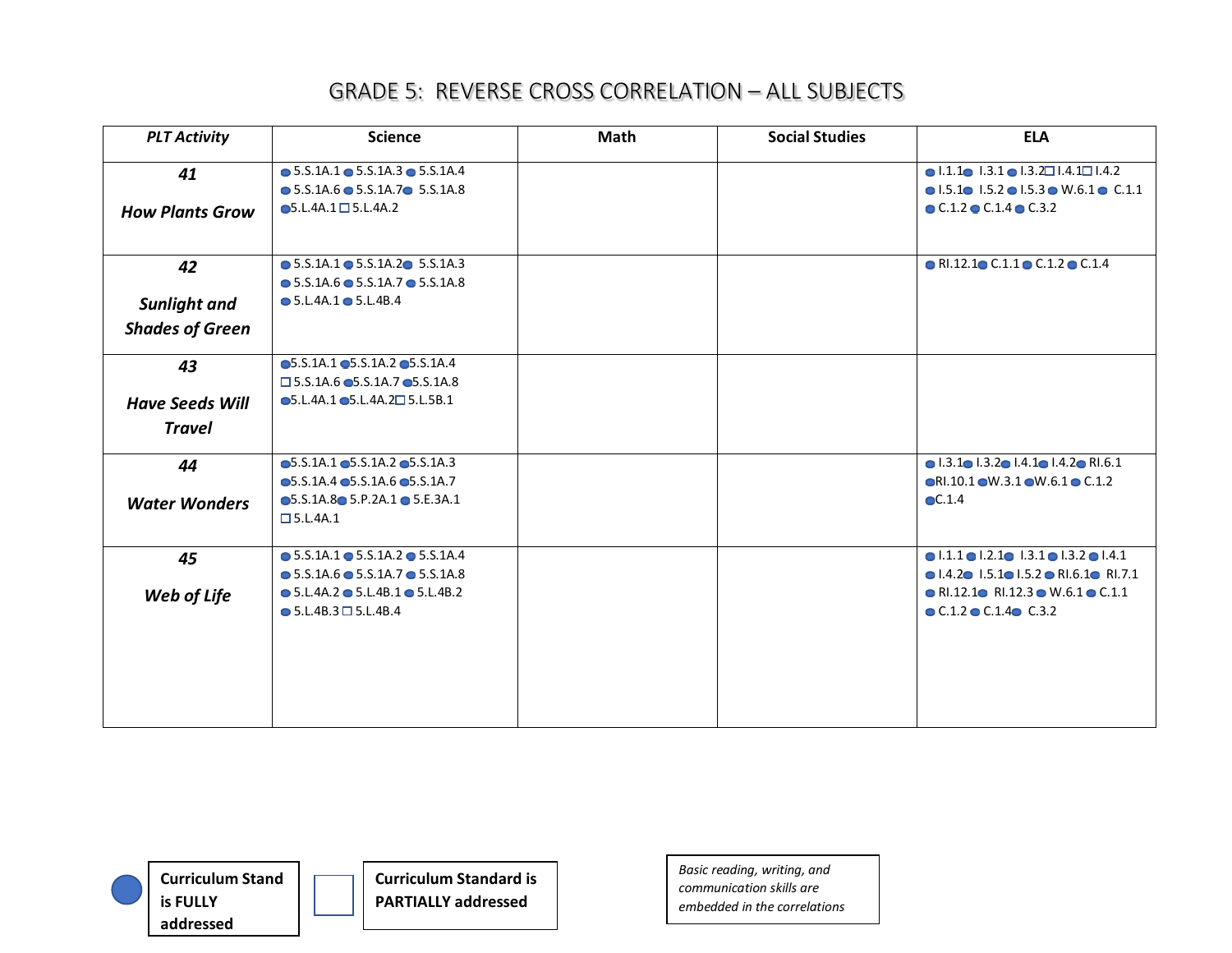| <b>PLT Activity</b>       | <b>Science</b>                                            | Math                | <b>Social Studies</b> | <b>ELA</b>                                                                       |
|---------------------------|-----------------------------------------------------------|---------------------|-----------------------|----------------------------------------------------------------------------------|
| 46                        | $\bullet$ 5.S.1A.1 $\bullet$ 5.S.1A.2 $\bullet$ 5.S.1A.4  |                     |                       | $\bullet$ 1.3.1 $\bullet$ 1.3.2 $\bullet$ 1.4.1 $\bullet$ 1.4.2 $\bullet$ 1.4.3  |
|                           | $\bullet$ 5.S.1A.6 $\bullet$ 5.S.1A.7 $\bullet$ 5.S.1A.8  |                     |                       | $\bullet$ 1.5.1 $\bullet$ 1.5.2 $\bullet$ RI.7.1 $\bullet$ W.6.1 $\bullet$ C.1.1 |
| <b>Schoolyard Safari</b>  | $\bullet$ 5.L.4A.2 $\bullet$ 5.L.4B.1 $\bullet$ 5.L.4B.2  |                     |                       | $\bullet$ C.1.2 $\bullet$ C.1.4 $\bullet$ C.3.2                                  |
|                           | $\bullet$ 5.L.4B.3 $\Box$ 5.L.4B.4                        |                     |                       |                                                                                  |
| 47                        | $\bullet$ 5.S.1A.1 $\square$ 5.S.1A.2 $\bullet$ 5.S.1A.4  |                     |                       |                                                                                  |
|                           | $\Box$ 5.S.1A.5 $\bullet$ 5.S.1A.6 $\bullet$ 5.S.1A.7     |                     |                       |                                                                                  |
| <b>Are Vacant Lots</b>    | $\bullet$ 5.S.1A.8 $\Box$ 5.E.3B.3 $\bullet$ 5.L.4A.1     |                     |                       |                                                                                  |
| Vacant?                   | $\bullet$ 5.L.4A.2 $\Box$ 5L.4B.1 $\Box$ 5.L.4B.2         |                     |                       |                                                                                  |
|                           | $\bullet$ 4.L.4B.3 $\Box$ 5.L.4B.4                        |                     |                       |                                                                                  |
| 48                        | $\bullet$ 5.S.1A.1 $\bullet$ 5.S.1A.2 $\bullet$ 5.S.1A.3  | $\square$ 5. MDA. 1 |                       |                                                                                  |
|                           | $\bullet$ 5.S.1A.4 $\bullet$ 5.S.1A.5 $\bullet$ 5.S.1A.6  |                     |                       |                                                                                  |
| Field, Forest, and        | $\bullet$ 5.S.1A.7 $\bullet$ 5.S.1A.8 $\bullet$ 5.L.4A.1  |                     |                       |                                                                                  |
| <b>Stream</b>             | $\bullet$ 5.L.4A.2 $\Box$ 5.L.4B.3 $\Box$ 5.L.4B.4        |                     |                       |                                                                                  |
| 49A/B                     | $\bullet$ 5.S.1A.2 $\bullet$ 5.S.1A.24 $\bullet$ 5.S.1A.6 |                     |                       | $\bullet$ 1.1.1 $\bullet$ 1.2.1 $\bullet$ 1.3.1 $\bullet$ 1.3.2 $\bullet$ 1.4.1  |
|                           | $\bullet$ 5.S.1A.7 $\bullet$ 5.S.1A.8 $\bullet$ 5.L.4A.1  |                     |                       | $\bullet$ 1.4.2 $\bullet$ 1.4.3 $\bullet$ 1.5.1 $\bullet$ 1.5.2 $\bullet$ RI.6.1 |
| <b>Tropical Treehouse</b> | $\bullet$ 5.L.4A.2 $\bullet$ 5.L.4B.3                     |                     |                       | $\bullet$ RI.7.1 $\bullet$ RI.12.1 $\bullet$ RI.12.3 $\bullet$ W.2.1             |
|                           |                                                           |                     |                       | $\bullet$ W.6.1 $\bullet$ C.1.1 $\bullet$ C.1.2 $\bullet$ C.1.4 $\bullet$ C.3.2  |
| 51                        | $\bullet$ 5.S.1A.2 $\bullet$ 5.S.1A.6 $\Box$ 5.S.1B.1     |                     |                       | $\Box$ 1.4.1 $\bullet$ W.6.1 $\bullet$ C.1.2 $\bullet$ C.1.4 $\bullet$ C.3.2     |
| <b>Make Your Own</b>      |                                                           |                     |                       |                                                                                  |
|                           |                                                           |                     |                       |                                                                                  |
| <b>Paper</b>              |                                                           |                     |                       |                                                                                  |
|                           |                                                           |                     |                       |                                                                                  |
|                           |                                                           |                     |                       |                                                                                  |
|                           |                                                           |                     |                       |                                                                                  |
|                           |                                                           |                     |                       |                                                                                  |
|                           |                                                           |                     |                       |                                                                                  |



**Curriculum Standard is PARTIALLY addressed**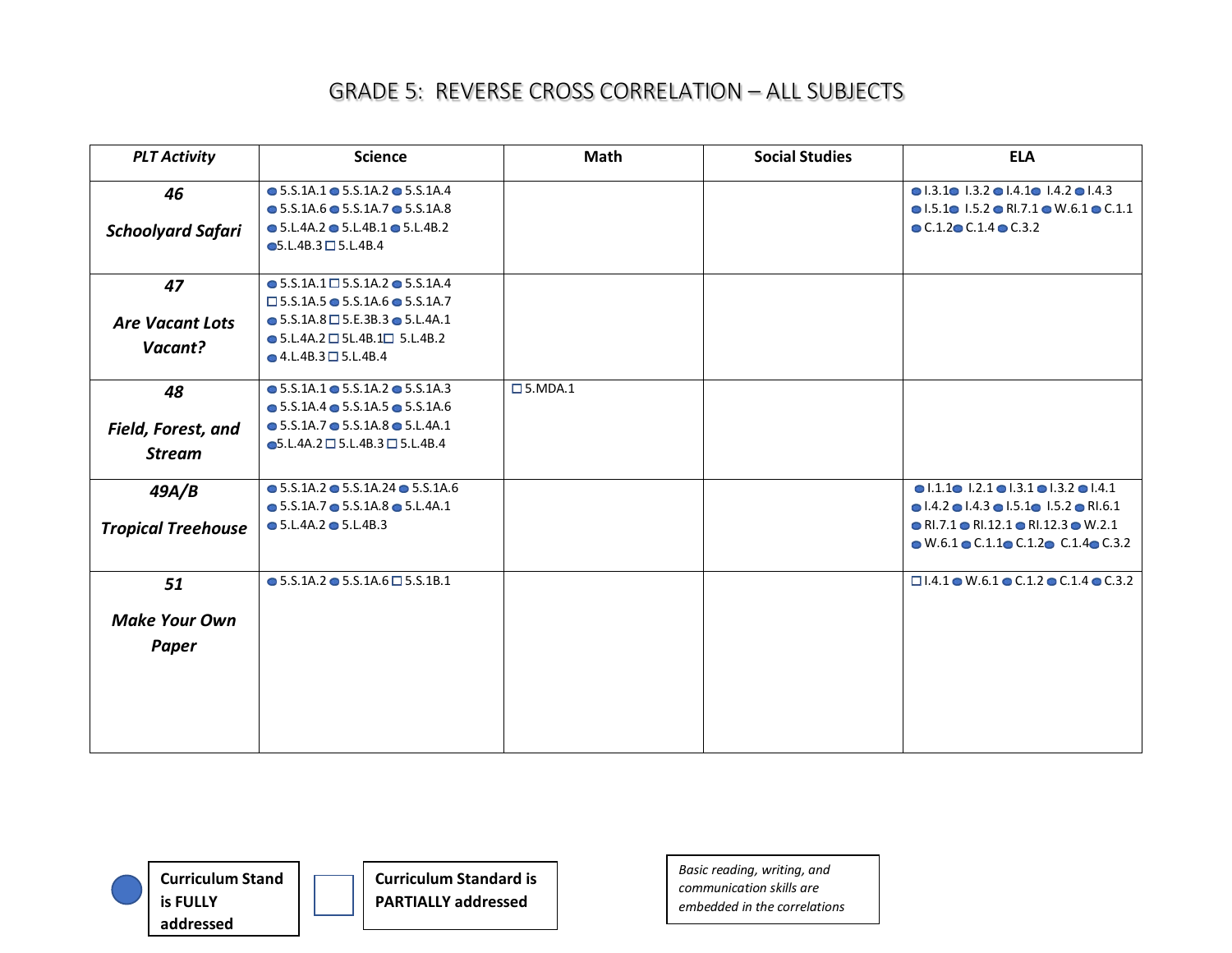| <b>PLT Activity</b>       | <b>Science</b>                                                                                                       | <b>Math</b> | <b>Social Studies</b> | <b>ELA</b>                                                                                                                                                         |
|---------------------------|----------------------------------------------------------------------------------------------------------------------|-------------|-----------------------|--------------------------------------------------------------------------------------------------------------------------------------------------------------------|
| 52                        | $\bullet$ 5.S.1A.1 $\bullet$ 5.S.1A.2 $\bullet$ 5.S.1A.4                                                             |             |                       |                                                                                                                                                                    |
| A Look at                 | $\bullet$ 5.S.1A.6 $\bullet$ 5.S.1A.7 $\bullet$ 5.S.1A.8<br>$\square$ 5.S.1B.1 $\square$ 5.P.2A.1 $\square$ 5.P.2B.1 |             |                       |                                                                                                                                                                    |
| <b>Aluminum</b>           |                                                                                                                      |             |                       |                                                                                                                                                                    |
| 53                        | $\bullet$ 5.S.1.1 $\bullet$ 5.S.1A.2 $\bullet$ 5.S.1A.6<br>$\bullet$ 5.S.1A.7 $\bullet$ 5.S.1A.8 $\bullet$ 5.S.1B.1  |             |                       |                                                                                                                                                                    |
| <b>On the Move</b>        |                                                                                                                      |             |                       |                                                                                                                                                                    |
| 54B/C                     | $\square$ 5.S.1A.6 $\bullet$ 5.S.1A.7 $\bullet$ 5.S.1A.8<br>$\bullet$ 5.L.4A.1 $\bullet$ 5.L.1A.2 $\bullet$ 5.L.4B.3 |             |                       | $\bullet$ 1.1.1 $\bullet$ 1.2.1 $\bullet$ 1.3.1 $\bullet$ 1.5.2 $\bullet$ RI.6.1<br>$\bullet$ W.6.1 $\bullet$ C.1.1 $\bullet$ C.1.2 $\bullet$ C.1.4                |
| I'd Like to Visit a       | $\Box$ 5.L.4B.4                                                                                                      |             |                       |                                                                                                                                                                    |
| <b>Place Where</b>        |                                                                                                                      |             |                       |                                                                                                                                                                    |
| 55                        |                                                                                                                      |             |                       | $\bullet$ 1.1.1 $\bullet$ 1.2.1 $\bullet$ 1.3.1 $\bullet$ 1.3.2 $\bullet$ 1.4.1<br>$\bullet$ 1.4.2 $\bullet$ 1.4.3 $\bullet$ 1.5.1 $\bullet$ 1.5.2 $\bullet$ 1.5.3 |
| <b>Planning the Ideal</b> |                                                                                                                      |             |                       | $\bullet$ RI.6.1 $\bullet$ W.6.1 $\bullet$ C.1.1 $\bullet$ C.1.2                                                                                                   |
| Community                 |                                                                                                                      |             |                       | $\bullet$ C.1.4 $\bullet$ C.3.2                                                                                                                                    |
| 56                        |                                                                                                                      |             |                       | $\bullet$ 1.1.1 $\bullet$ 1.2.1 $\bullet$ 1.3.1 $\bullet$ 1.3.2 $\bullet$ 1.4.1                                                                                    |
| We Can Work It            |                                                                                                                      |             |                       | $\bullet$ 1.4.2 $\bullet$ 1.4.3 $\bullet$ 1.5.1 $\bullet$ 1.5.2 $\bullet$ 1.5.3<br>$\bullet$ W.6.1 $\bullet$ C.1.1 $\bullet$ C.1.2 $\bullet$ C.1.4                 |
| Out                       |                                                                                                                      |             |                       | $\bullet$ C.3.2                                                                                                                                                    |
|                           |                                                                                                                      |             |                       |                                                                                                                                                                    |
|                           |                                                                                                                      |             |                       |                                                                                                                                                                    |
|                           |                                                                                                                      |             |                       |                                                                                                                                                                    |
|                           |                                                                                                                      |             |                       |                                                                                                                                                                    |



**Curriculum Standard is PARTIALLY addressed**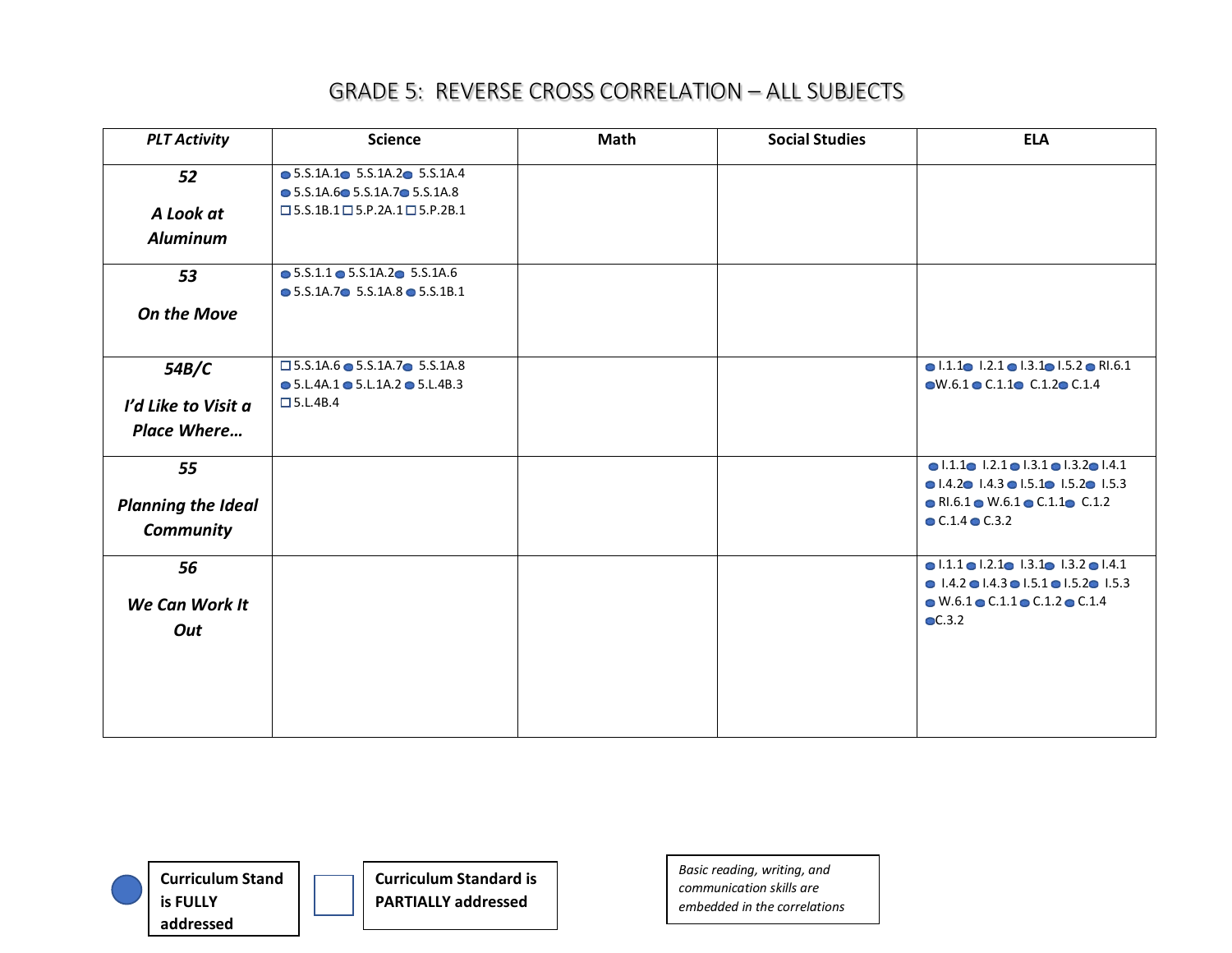| <b>PLT Activity</b>      | <b>Science</b>                                                                                                    | <b>Math</b> | <b>Social Studies</b> | <b>ELA</b>                                                                                                                                                                          |
|--------------------------|-------------------------------------------------------------------------------------------------------------------|-------------|-----------------------|-------------------------------------------------------------------------------------------------------------------------------------------------------------------------------------|
| 58<br>There Ought to be  |                                                                                                                   |             |                       | $\bullet$ 1.1.1 $\bullet$ 1.2.1 $\bullet$ 1.3.1 $\bullet$ 1.3.2 $\bullet$ 1.4.1<br>0.4.201.4.301.5.101.5.201.5.3<br>$\bullet$ W.6.1 $\bullet$ C.1.1 $\bullet$ C.1.2 $\bullet$ C.1.4 |
| a Law                    |                                                                                                                   |             |                       | C.3.2                                                                                                                                                                               |
| 60                       | $\bullet$ 5.S.1A.1 $\bullet$ 5.S.1A.7 $\bullet$ 5.S.1A.8                                                          |             |                       | $\bullet$ 1.1.1 $\bullet$ 1.2.1 $\bullet$ 1.3.1 $\bullet$ 1.3.2 $\bullet$ 1.4.1<br>$\bullet$ 1.4.2 $\bullet$ 1.4.3 $\bullet$ 1.5.1 $\bullet$ 1.5.2 $\bullet$ 1.5.3                  |
| <b>Publicize It!</b>     |                                                                                                                   |             |                       | $\bullet$ W.6.1 $\bullet$ C.1.1 $\bullet$ C.1.2 $\bullet$ C.1.4<br>C.3.2                                                                                                            |
| 61                       | $\bullet$ 5.S.1A.1 $\bullet$ 5.S.1A.2 $\bullet$ 5.A.1A.4<br>$\bullet$ 5.S.1A.6 $\bullet$ 5.S.1A.8 $\Box$ 5.L.4B.3 |             |                       | $\bullet$ 1.1.1 $\bullet$ 1.3.1 $\bullet$ 1.3.2 $\bullet$ 1.4.1 $\bullet$ 1.4.3<br>$\Box$ 1.5.1 ol.5.2 o W.6.1 o C.1.1 o C.1.2                                                      |
| <b>The Closer You</b>    |                                                                                                                   |             |                       | $\bullet$ C.1.4                                                                                                                                                                     |
| Look                     |                                                                                                                   |             |                       |                                                                                                                                                                                     |
| 63                       | $\bullet$ 5.S.1A.2 $\bullet$ 5.S.1A.6 $\bullet$ 5.S.1A.7<br>$\bullet$ 5.S.1A.8 $\Box$ 5.L.5B.1 $\Box$ 5.L.4B.4    |             |                       |                                                                                                                                                                                     |
| <b>Tree Factory</b>      |                                                                                                                   |             |                       |                                                                                                                                                                                     |
| 64E                      | $\square$ 5.5.1A.2                                                                                                |             |                       |                                                                                                                                                                                     |
| <b>Looking at Leaves</b> |                                                                                                                   |             |                       |                                                                                                                                                                                     |
|                          |                                                                                                                   |             |                       |                                                                                                                                                                                     |
|                          |                                                                                                                   |             |                       |                                                                                                                                                                                     |



**Curriculum Standard is PARTIALLY addressed**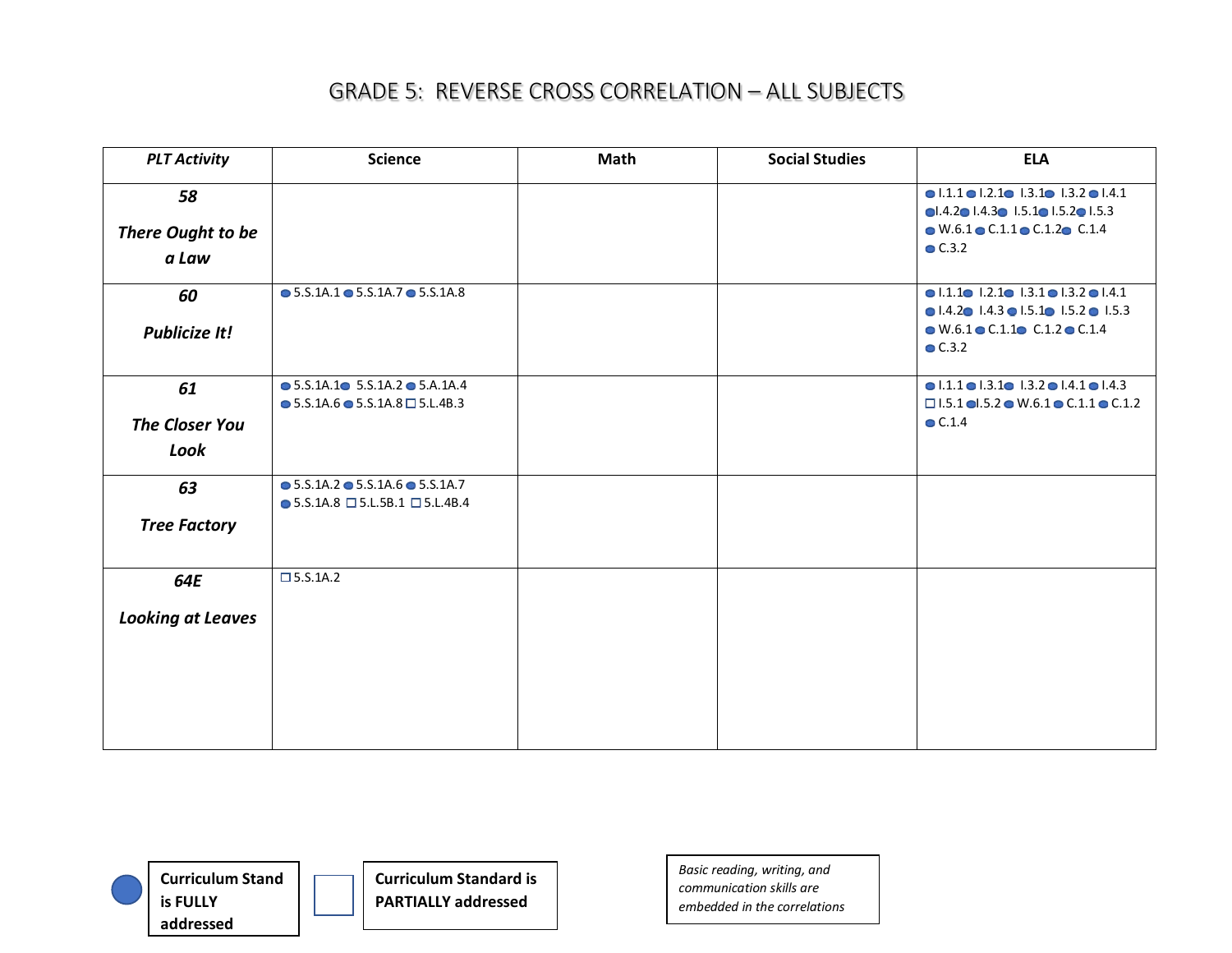| <b>PLT Activity</b>         | <b>Science</b>                                                                                                       | Math                                                   | <b>Social Studies</b> | <b>ELA</b> |
|-----------------------------|----------------------------------------------------------------------------------------------------------------------|--------------------------------------------------------|-----------------------|------------|
| 65                          | $\bullet$ 5.S.1A.4 5. $\Box$ S.1A.5 $\bullet$ 5.S.1A.6<br>$\square$ 5.S.1A.7 $\square$ 5.S.1A.8                      |                                                        |                       |            |
| <b>Bursting Buds</b>        |                                                                                                                      |                                                        |                       |            |
| 66                          | $\bullet$ 5.S.1A.1 $\bullet$ 5.S.1A.2 $\bullet$ 5.S.1A.4<br>$\bullet$ 5.S.1A.5 $\bullet$ 5.S.1A.6 $\bullet$ 5.S.1A.7 | $\square$ 5.NSF.3 $\bullet$ 5.NSF.8 $\square$ 5.MDA.1  |                       |            |
| <b>Germinating Giants</b>   | $\bullet$ 5.S.1A.8                                                                                                   |                                                        |                       |            |
| 67                          | $\bullet$ 5.S.1A.1 $\bullet$ 5.S.1A.2 $\bullet$ 5.S.1A.4<br>$\bullet$ 5.S.1A.5 $\bullet$ 5.S.1A.6 $\bullet$ 5.S.1A.7 | $\square$ 5.NSF.3 5. $\bullet$ NSF.8 $\square$ 5.MDA.1 |                       |            |
| <b>How Big is Your</b>      | $\bullet$ 5.S.1A.8                                                                                                   |                                                        |                       |            |
| Tree?                       |                                                                                                                      |                                                        |                       |            |
| 68                          | $\bullet$ 5.S.1A.1 $\bullet$ 5.S.1A.4 $\bullet$ 5.S.1A.6<br>$\bullet$ 5.S.1A.7 $\bullet$ 5.S.1A.8                    |                                                        |                       |            |
| <b>Name that Tree</b>       |                                                                                                                      |                                                        |                       |            |
| 69                          | $\bullet$ 5.S.1A.1 $\bullet$ 5.S.1A.2 $\bullet$ 5.S.1A.4<br>$\bullet$ 5.S.1A.5 $\bullet$ 5.S.1A.6 $\bullet$ 5.S.1A.7 |                                                        |                       |            |
| <b>Forest for the Trees</b> | $\bullet$ 5.S.1A.8 $\Box$ 5.S.1B.1 $\bullet$ 5.L.5B.4                                                                |                                                        |                       |            |
|                             |                                                                                                                      |                                                        |                       |            |
|                             |                                                                                                                      |                                                        |                       |            |
|                             |                                                                                                                      |                                                        |                       |            |



**Curriculum Standard is PARTIALLY addressed**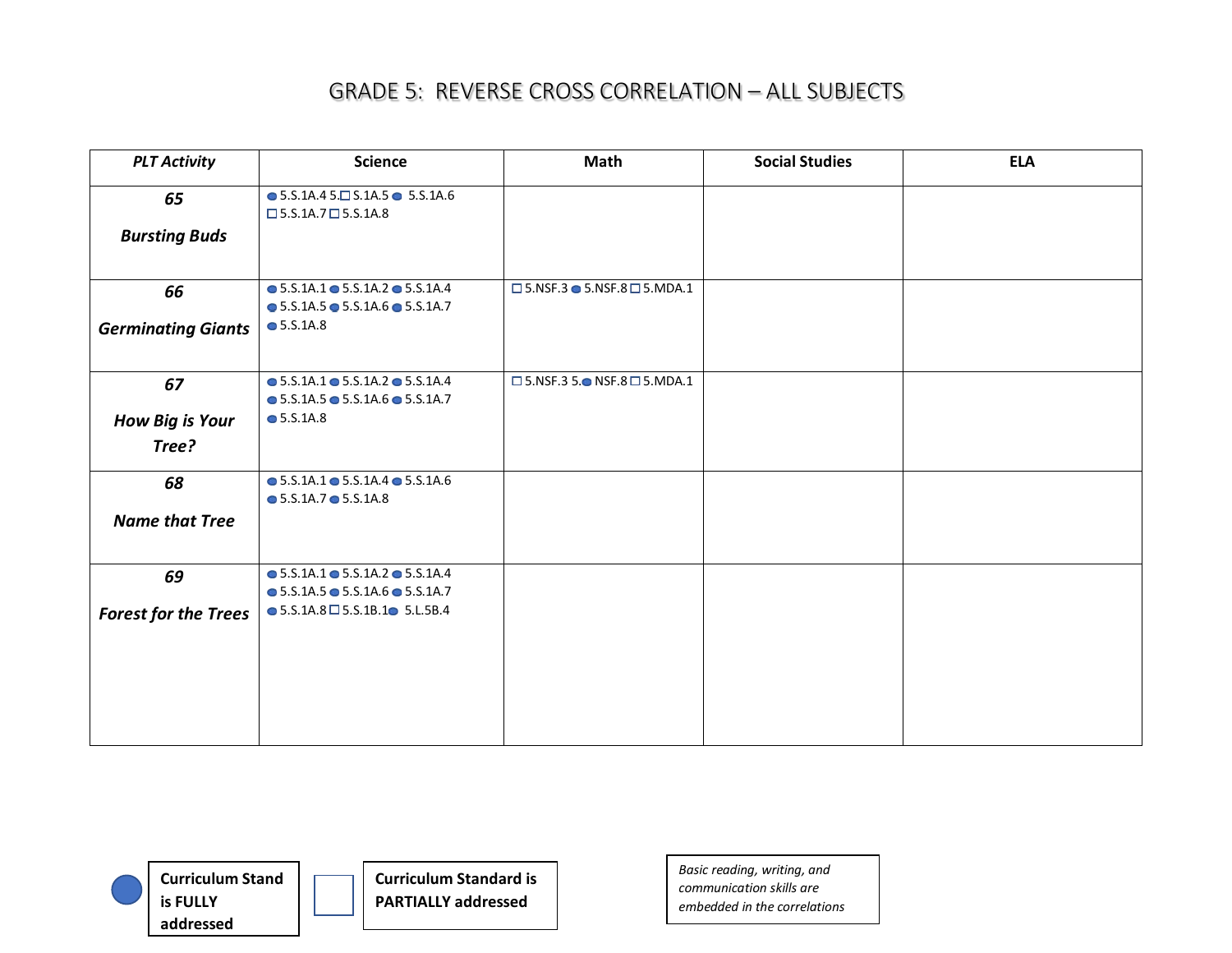| <b>PLT Activity</b>     | <b>Science</b>                                           | <b>Math</b>         | <b>Social Studies</b> | <b>ELA</b>                                                                      |
|-------------------------|----------------------------------------------------------|---------------------|-----------------------|---------------------------------------------------------------------------------|
| <b>70B</b>              | $\bullet$ 5.S.1A.1 $\bullet$ 5.S.1A.2 $\bullet$ 5.S.1A.3 | $\square$ 5. MDA. 1 |                       |                                                                                 |
|                         | $\bullet$ 5.S.1A.4 $\bullet$ 5.S.1A.5 $\bullet$ 5.S.1A.6 |                     |                       |                                                                                 |
| <b>Soil Stories</b>     | $\bullet$ 5.S.1A.7 $\bullet$ 5.S.1A.8 $\Box$ 5.E.3B.3    |                     |                       |                                                                                 |
|                         | $\bullet$ 5.L.4A.1                                       |                     |                       |                                                                                 |
|                         |                                                          |                     |                       |                                                                                 |
| 73                      | $\bullet$ 5.S.1A.1 $\Box$ 5.S.1A.3 $\bullet$ 5.S.1A.4    | $\square$ 5. MDA. 1 |                       |                                                                                 |
|                         | $\bullet$ 5.S.1A.5 $\bullet$ 5.S.1A.6 5.S.1A.7           |                     |                       |                                                                                 |
| <b>Waste Watchers</b>   | $\bullet$ 5.S.1A.8                                       |                     |                       |                                                                                 |
|                         |                                                          |                     |                       |                                                                                 |
| 75                      | $\bullet$ .S.1A.1 $\bullet$ 5.S.1A.2 $\bullet$ 5.S.1A.4  |                     |                       |                                                                                 |
|                         | $\bullet$ 5.S.1A.6 $\bullet$ 5.S.1A.7 $\bullet$ 5.S.1A.8 |                     |                       |                                                                                 |
| <b>Tipi Talk</b>        |                                                          |                     |                       |                                                                                 |
|                         |                                                          |                     |                       |                                                                                 |
|                         |                                                          |                     |                       |                                                                                 |
| 76                      | $\bullet$ 5.S.1A.1 $\bullet$ 5.S.1A.2 $\bullet$ 5.S.1A.4 | $\square$ 5. MDA. 1 |                       | $\bullet$ 1.1.1 $\bullet$ 1.2.1 $\bullet$ 1.3.1 $\bullet$ 1.3.2 $\bullet$ 1.4.1 |
|                         | $\bullet$ 5.S.1A.5 $\bullet$ 5.S.1A.6 $\bullet$ 5.S.1A.7 |                     |                       | $\bullet$ 1.4.2 $\bullet$ 1.4.3 $\bullet$ 1.5.1 $\bullet$ 1.5.2 $\bullet$ 1.5.3 |
| <b>Tree Cookies</b>     | $\bullet$ 5.S.1A.8 $\bullet$ 5.L.4B.4                    |                     |                       | $\bullet$ RI.6.1 $\bullet$ W.6.1 $\bullet$ C.1.1 $\bullet$ C.1.2                |
|                         |                                                          |                     |                       | $C.1.4$ $C.3.2$                                                                 |
| 77                      | $\bullet$ 5.S.1A.1 $\bullet$ 5.S.1A.2 $\bullet$ 5.S.1A.3 |                     |                       | $\bullet$ 1.1.1 $\bullet$ 1.2.1 $\bullet$ 1.3.1 $\bullet$ 1.3.2 $\bullet$ 1.4.1 |
|                         | $\bullet$ 5.S.1A.4 $\bullet$ 5.S.1A.5 $\bullet$ 5.S.1A.6 |                     |                       | $\bullet$ 1.4.2 $\bullet$ 1.4.3 $\bullet$ 1.5.1 $\bullet$ 1.5.2 $\bullet$ 1.5.3 |
| <b>Trees in Trouble</b> | $\bullet$ 5.S.1A.7 $\bullet$ 5.S.1A.8 $\bullet$ 5.L.4A.1 |                     |                       | $\bullet$ RI.6.1 $\bullet$ RI.12.1 $\bullet$ RI.12.3 $\bullet$ W.6.1            |
|                         | $\bullet$ 5.L.4A.2 $\bullet$ 5.L.4B.4                    |                     |                       | $\bullet$ C.1.1 $\bullet$ C.1.2 $\bullet$ C.1.4 $\bullet$ C.3.2                 |
|                         |                                                          |                     |                       |                                                                                 |
|                         |                                                          |                     |                       |                                                                                 |
|                         |                                                          |                     |                       |                                                                                 |
|                         |                                                          |                     |                       |                                                                                 |
|                         |                                                          |                     |                       |                                                                                 |
|                         |                                                          |                     |                       |                                                                                 |



**Curriculum Standard is PARTIALLY addressed**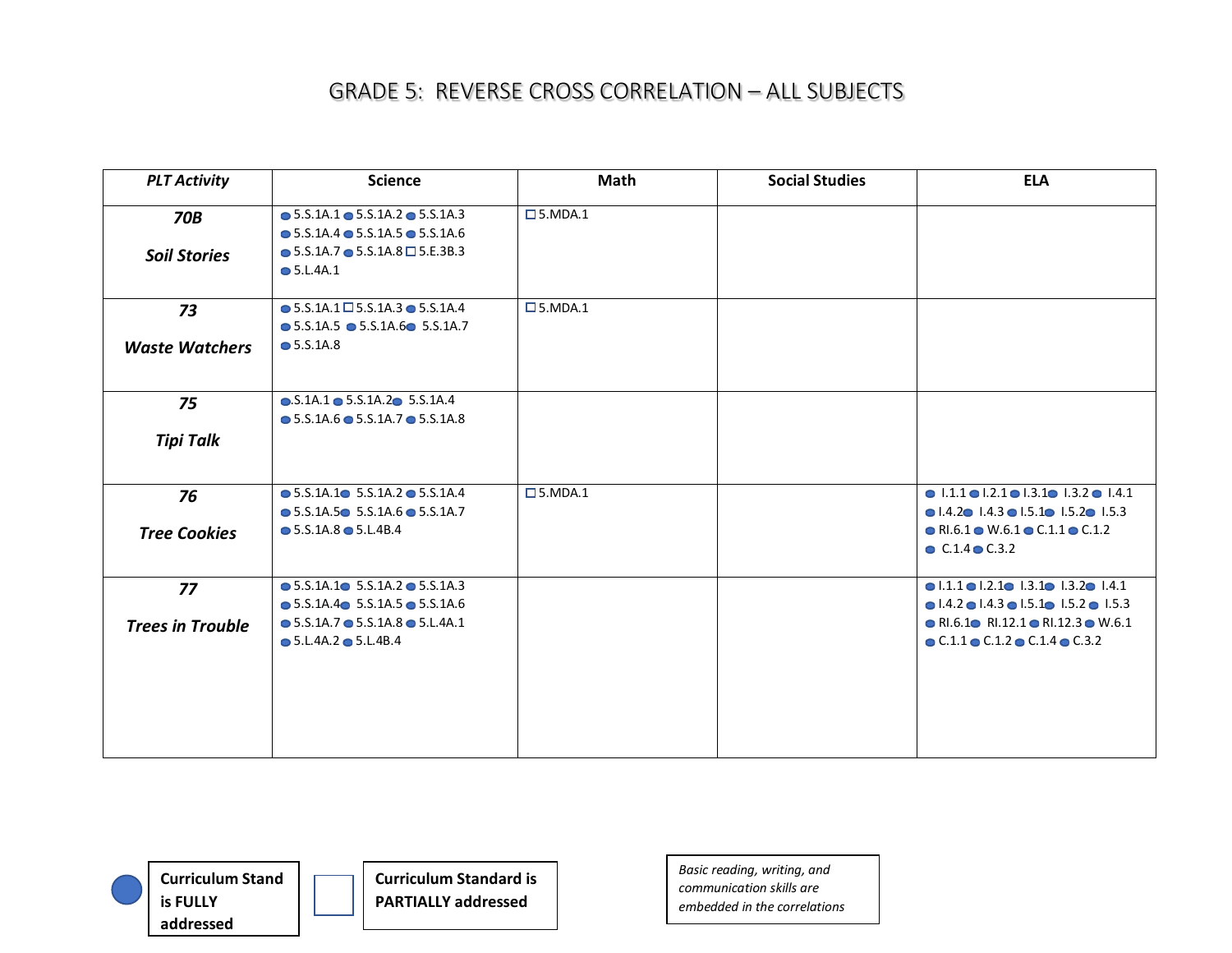| <b>PLT Activity</b>     | <b>Science</b>                                                                   | Math | <b>Social Studies</b> | <b>ELA</b>                                                                                                          |
|-------------------------|----------------------------------------------------------------------------------|------|-----------------------|---------------------------------------------------------------------------------------------------------------------|
| 78A/B                   | $\bullet$ 5.S.1A.1 $\bullet$ 5.S.1A.2 $\bullet$ 5.S.1A.4                         |      |                       | $\bullet$ 1.1.1 $\bullet$ 1.3.1 $\bullet$ 1.3.2 $\bullet$ 1.4.1 $\Box$ 1.4.2                                        |
|                         | $\bullet$ 5.S.1A.6 $\bullet$ 5.S.1A.7 $\bullet$ 5.S.1A.8                         |      |                       | $\bullet$ 1.4.3 $\bullet$ 1.5.1 $\bullet$ 1.5.2 $\bullet$ RL.13.1                                                   |
| <b>Signs of Fall</b>    | $\bullet$ 5.P.2B.6 $\bullet$ 5.L.4A.1                                            |      |                       | $\bullet$ W.6.1 $\bullet$ C.1.1 $\bullet$ C.1.2 $\bullet$ C.1.4                                                     |
| 79                      | $\bullet$ 5.S.1A.4 $\Box$ 5.S.1A.7 $\bullet$ 5S.1A.8                             |      |                       | $\Box$ 1.1.1 $\bigcirc$ 1.2.1 $\Box$ 1.3.1 $\Box$ 1.3.2 $\bigcirc$ 1.4.1                                            |
| <b>Tree Life Cycle</b>  |                                                                                  |      |                       | $\bullet$ 1.4.3 $\bullet$ 1.5.1 $\bullet$ RI.6.1 $\bullet$ W.6.1 $\bullet$ C.1.1<br>$\bullet$ C.1.2 $\bullet$ C.1.4 |
| 80 A/B/C                | $\bullet$ 5.S.1A.1 $\bullet$ 5.S.1A.2 $\bullet$ 5.S.1A.4                         |      |                       | $\bullet$ 1.1.1 $\bullet$ 1.3.1 $\bullet$ 1.3.2 $\bullet$ 1.4.1 $\bullet$ 1.4.2                                     |
|                         | $\bullet$ 5.S.1A.6 $\bullet$ 5.S.1A.7 $\bullet$ 5.S.1A.8                         |      |                       | $\bullet$ 1.4.3 $\bullet$ 1.5.1 $\bullet$ 1.5.2 $\bullet$ RL.13.1                                                   |
| <b>Nothing Succeeds</b> | $\bullet$ 5.E.3B.1 $\Box$ 5.E.3B.4 $\bullet$ 5.L.1A.1                            |      |                       | $\bullet$ RL.13.3 $\bullet$ W.6.1 $\bullet$ C.1.1 $\bullet$ C.1.2                                                   |
| <b>Like Succession</b>  | $\bullet$ 5.L.1A.2 $\bullet$ 5.L.4B.3 $\Box$ 5.L.4B.4                            |      |                       | $\bullet$ C.1.4 $\bullet$ C.3.2                                                                                     |
| 81 A/B                  | $\square$ 5.S.1A.1 $\square$ 5.S.1A.2 $\square$ 5.S.1A.3                         |      |                       |                                                                                                                     |
|                         | $\bullet$ 5.S.1A.4 $\Box$ 5.S.1A.6 $\bullet$ 5.S.1A.7                            |      |                       |                                                                                                                     |
| Living with Fire        | $\bullet$ 5.S.1A.8 $\Box$ 5.P.2A.1 $\Box$ 5.P.2B.1<br><b>●5.E.3B.3● 5.E.3B.4</b> |      |                       |                                                                                                                     |
| 82                      | $\bullet$ 5.S.1A.1 $\bullet$ 5.S.1A.2 $\bullet$ 5.S.1A.4                         |      |                       |                                                                                                                     |
|                         | $\bullet$ 5.S.1A.6 $\bullet$ 5.S.1A.7 $\bullet$ 5.S.1A.8                         |      |                       |                                                                                                                     |
| Resource-Go-            |                                                                                  |      |                       |                                                                                                                     |
| Round                   |                                                                                  |      |                       |                                                                                                                     |
|                         |                                                                                  |      |                       |                                                                                                                     |
|                         |                                                                                  |      |                       |                                                                                                                     |
|                         |                                                                                  |      |                       |                                                                                                                     |



**Curriculum Standard is PARTIALLY addressed**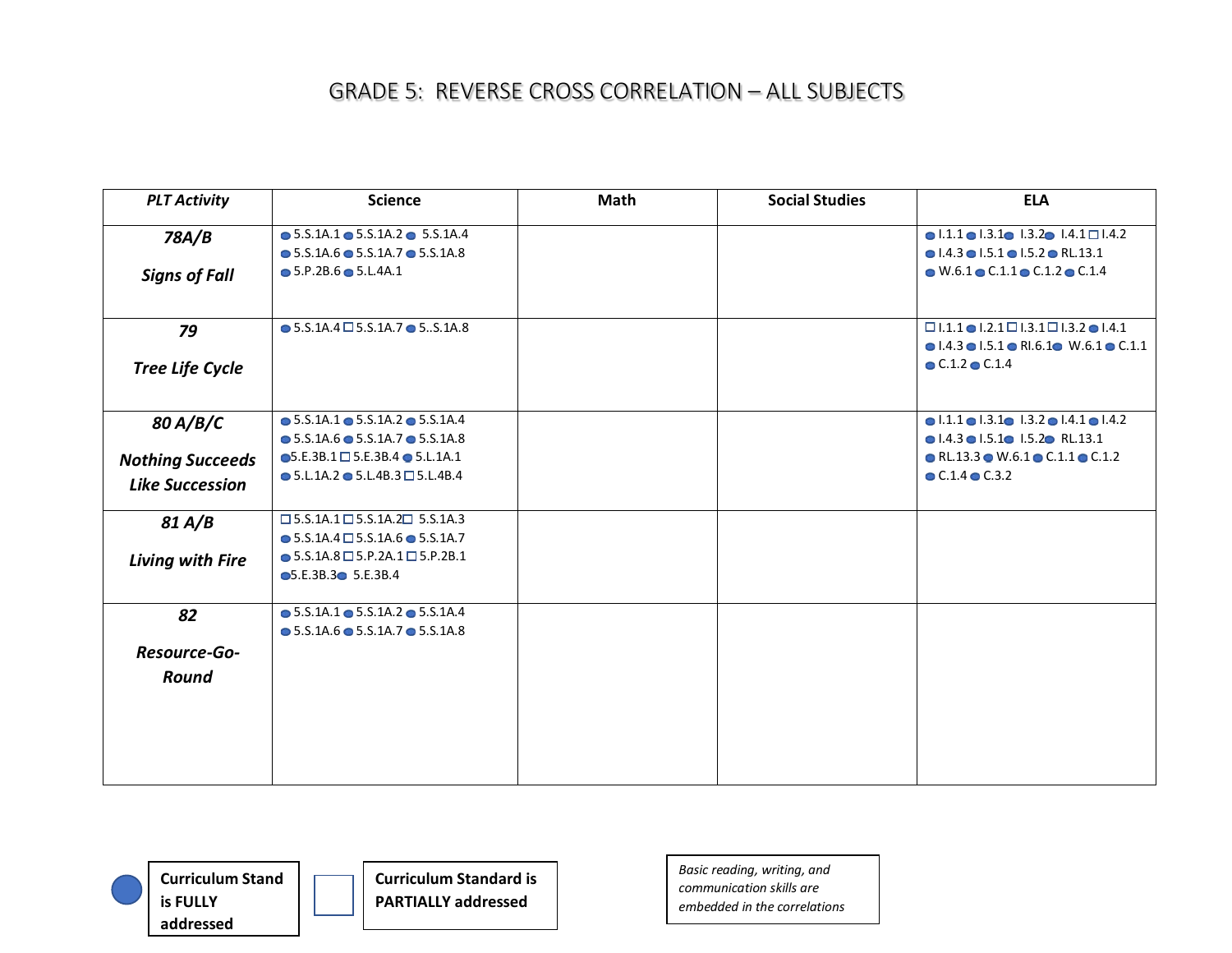| <b>PLT Activity</b>   | <b>Science</b>                                                                                                       | <b>Math</b>                       | <b>Social Studies</b> | <b>ELA</b>                                                                                                                           |
|-----------------------|----------------------------------------------------------------------------------------------------------------------|-----------------------------------|-----------------------|--------------------------------------------------------------------------------------------------------------------------------------|
| 83                    | $\bullet$ 5.S.1A.1 $\bullet$ 5.S.1A.4 $\bullet$ 5.S.1A.6<br>$\bullet$ 5.S.1A.7 $\bullet$ 5.S.1A.8 $\bullet$ 5.S.1B.1 |                                   |                       |                                                                                                                                      |
| A Peek at             |                                                                                                                      |                                   |                       |                                                                                                                                      |
| <b>Packaging</b>      |                                                                                                                      |                                   |                       |                                                                                                                                      |
| 85                    | $\bullet$ 5.S.1A.1 $\bullet$ 5.S.1A.2 $\bullet$ 5.S.1A.4<br>$\bullet$ 5.S.1A.5 $\bullet$ 5.S.1A.6 $\bullet$ 5.S.1A.7 | $\bullet$ 5.NSBT.1 $\Box$ 5.MDA.1 |                       |                                                                                                                                      |
| In the Driver's Seat  | $\bullet$ 5.S.1A.8                                                                                                   |                                   |                       |                                                                                                                                      |
| 86                    | $\bullet$ 5.S.1A.1 $\bullet$ 5.S.1A.2 $\bullet$ 5.S.1A.4<br>$\bullet$ 5.S.1A.6 $\bullet$ 5.S.1A.7 $\bullet$ 5.S.1A.8 |                                   |                       | $0.1.1$ $0.2.1$ $0.3.1$ $0.3.2$ $0.4.1$<br>$\bullet$ 1.4.2 $\bullet$ 1.4.3 $\bullet$ 1.5.1 $\bullet$ 1.5.2 $\bullet$ RI.6.1          |
| <b>Our Changing</b>   | $\bullet$ 5.E3B.3 $\bullet$ 5.E.3B.4 $\bullet$ 5.L.4A.1                                                              |                                   |                       | $\Box$ RI.7.1 $\bullet$ RI.12.1 $\bullet$ RI.12.2 $\bullet$ W.6.1                                                                    |
| <b>World</b>          | $\square$ 5.L.5B.4                                                                                                   |                                   |                       | $\bullet$ C.1.1 $\bullet$ C.1.2 $\bullet$ C.1.4 $\bullet$ C.3.2                                                                      |
| 88                    | $\bullet$ 5.S.1A.1 $\bullet$ 5.S.1A.4 $\bullet$ 5.S.1A.6<br>$\bullet$ 5.S.1A.7 $\bullet$ 5.S.1A.8 $\bullet$ 5.L.4A.1 |                                   |                       |                                                                                                                                      |
| Life on the Edge      | $\bullet$ 5.L.4A.2 $\Box$ 5.L.4B.1 $\Box$ 5.L.4B.2<br>$\square$ 5.L.4B.3 $\square$ 5.L.4B.4                          |                                   |                       |                                                                                                                                      |
| 89 A/V                | $\bullet$ 5.S.1A.4 $\bullet$ 5.S.1A.7 $\bullet$ 5.S.1A.8<br>$\bullet$ 5.E.3B.3 $\Box$ 5.E.3B.4                       |                                   |                       | $\bullet$ RL.6.1 $\bullet$ RL.8.1 $\Box$ RL.9.1 $\Box$ RL.9.2<br>$\bullet$ RL.11.1 $\bullet$ RL.13.1 $\bullet$ W.6.1 $\bullet$ C.1.1 |
| <b>Trees for Many</b> |                                                                                                                      |                                   |                       | C.1.2C C.1.4                                                                                                                         |
| <b>Reasons</b>        |                                                                                                                      |                                   |                       |                                                                                                                                      |
|                       |                                                                                                                      |                                   |                       |                                                                                                                                      |